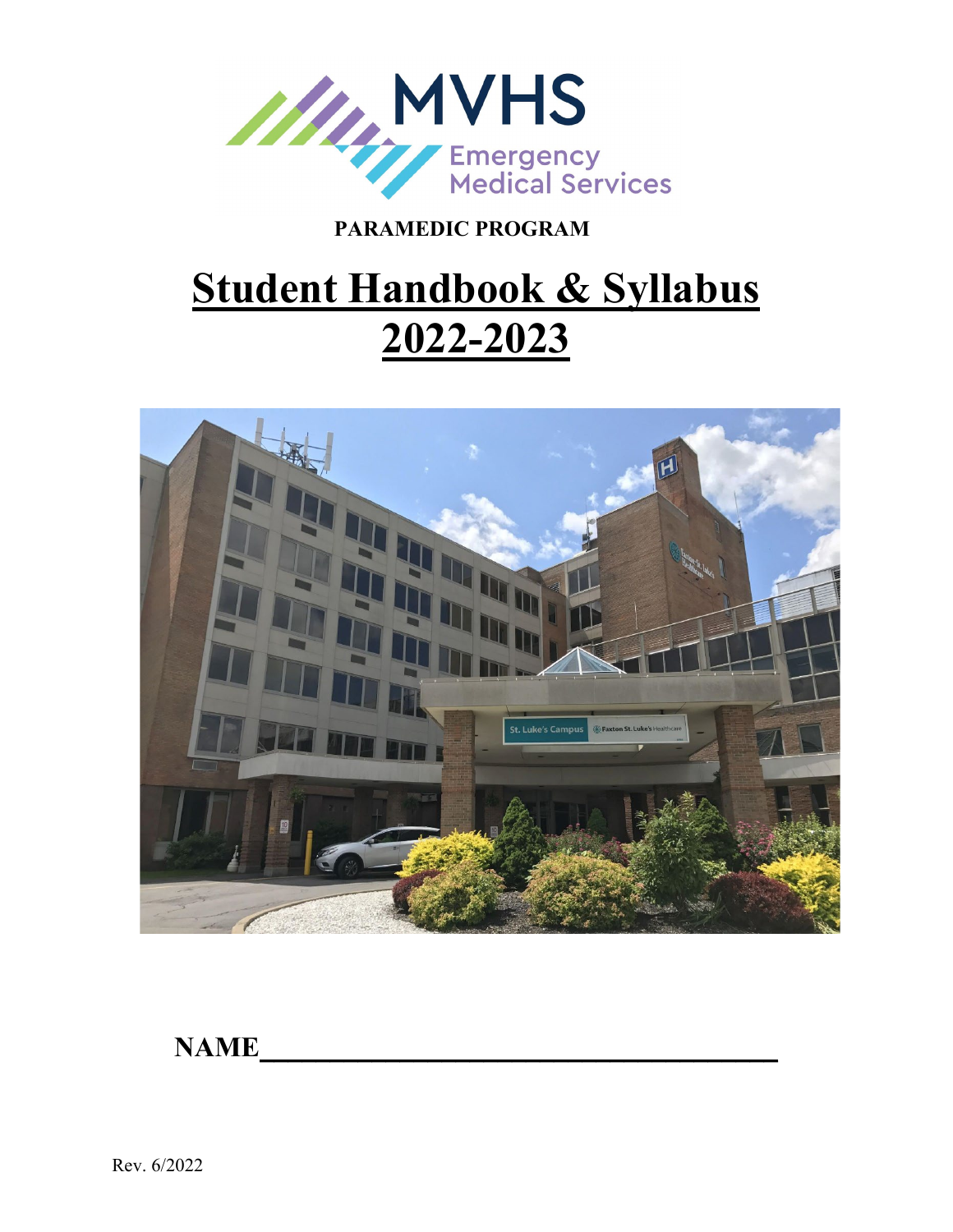

# **Table of Contents**

| <b>Item</b>                                 | <b>Pages</b>   |
|---------------------------------------------|----------------|
| Welcome                                     | $4 - 5$        |
| Program Objectives                          | 6              |
| <b>Program Accreditation Status</b>         | $\overline{7}$ |
| <b>Syllabus and Learning Contracts</b>      | 8              |
| Curriculum                                  | 8              |
| Program Goals                               | $8-9$          |
| Certification and Recertification           | 9              |
| Attendance                                  | 10             |
| Anatomy and Physiology                      | 10             |
| Assessments and Grading                     | $11 - 12$      |
| Medical Malpractice Insurance               | 12             |
| Laboratory                                  | 12             |
| <b>Textbooks and Suggested Reading</b>      | 13             |
| Supplies                                    | 13             |
| Tuition                                     | 13             |
| <b>Evaluations and Remediation</b>          | 13             |
| Progressive Discipline Procedure            | 14             |
| <b>Personal Conduct and Ethics</b>          | $14 - 15$      |
| Class Uniform                               | 16             |
| <b>Visitor Policy</b>                       | 16             |
| <b>Student Files</b>                        | 17             |
| Student/CIC Correspondence and Office Hours | 17             |
| <b>Identification Badges</b>                | 17             |
| Social Media Policy                         | 17             |
| <b>Medical Examinations</b>                 | 18             |
| Course Schedule, Location, and Changes      | 18             |
| <b>Emergency Cancellation Procedures</b>    | 18             |
| Clinical Experience                         | 18             |
| Field Internship                            | 19             |
| <b>Terminal Competencies</b>                | $19 - 21$      |
| Paramedic Psychomotor Competency Portfolio  | 21             |

Rev. 6/2022 2 Student Initials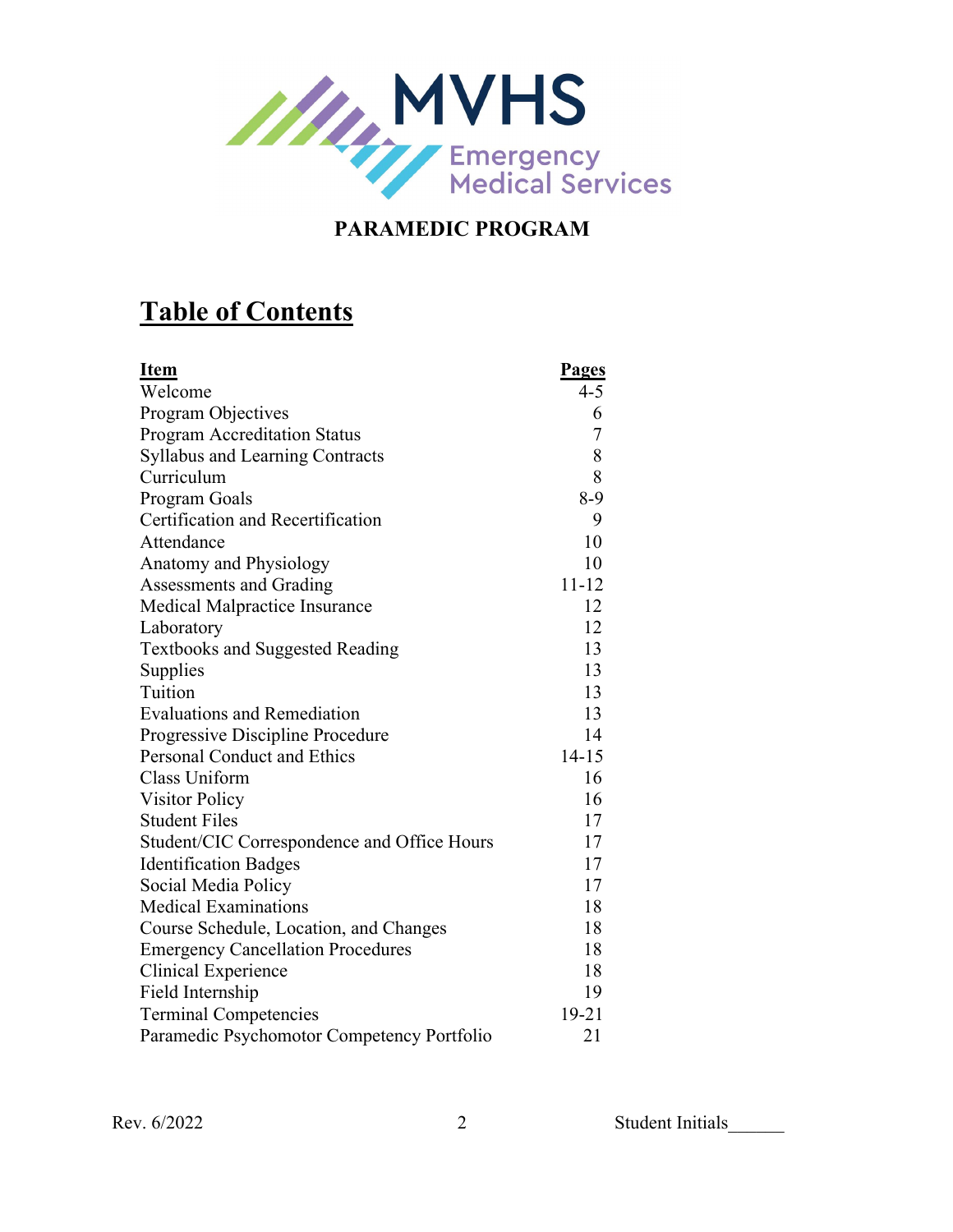

| <b>Item</b>                                 | Pages     |
|---------------------------------------------|-----------|
| Course Completion                           | 22        |
| College Credit, Certificate, and AAS Degree | 22        |
| <b>Program Policies</b>                     | 22        |
| <b>Continuing Medical Education</b>         | 22        |
| <b>Distance Education</b>                   | 23        |
| Americans with Disabilities Act             | $23 - 24$ |
| Harassment including Sexual Harassment      | $25 - 26$ |
| Notice of Non-Discrimination                | 27        |
| Confidentiality                             | 27        |
| <b>Advanced Standing Policy</b>             | 28-29     |
| Covid-19                                    | 30        |
| <b>Appeal Process</b>                       | 30        |
|                                             |           |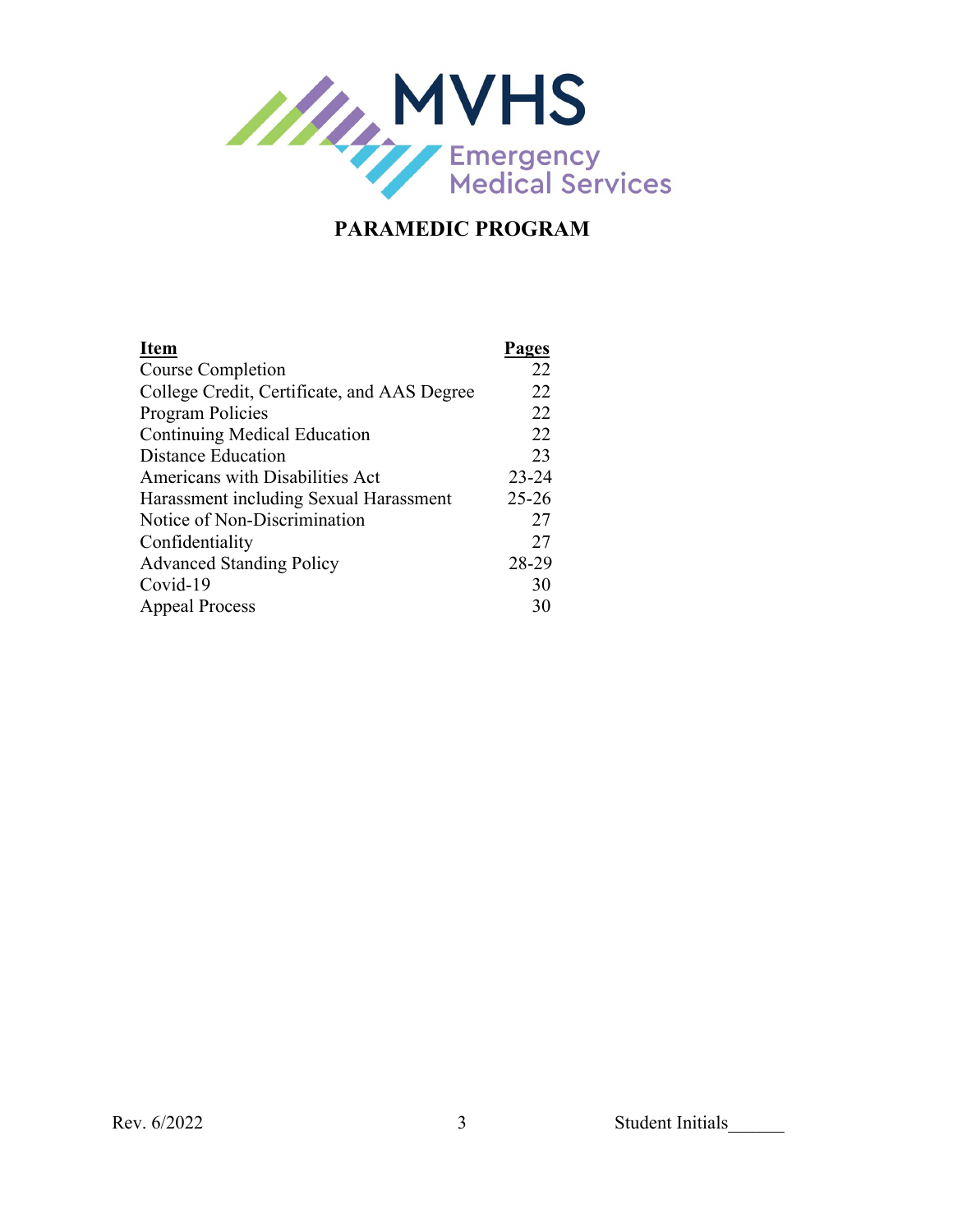

## **Welcome**

We would like to take this opportunity to welcome you to the Faxton St. Luke's Healthcare Paramedic Program. You are about to embark on an interesting and challenging journey. The Paramedic is confronted on a daily basis with patients who are experiencing life altering emergencies. In the midst of this chaos, the Paramedic has the opportunity to provide definitive and life-saving interventions. If you are excited by this challenge and your intent is to become a well-skilled compassionate pre-hospital provider, we can assure you that you have come to the right place.

The program that you are about to undertake involves a rigorous commitment of your time and energy. You will be responsible for attending classes, spending additional time studying outside of the classroom, performing clinical rotations, and completing a field internship. While we recognize the strain that this will place on your other important commitments, we cannot stress enough, the importance of prioritizing your participation in this program. Because it will directly compete with these other important responsibilities, it is important that you get organized early in the program. Taking this self-directed approach is imperative to developing the leadership qualities that define an excellent Paramedic. Reaching periodic class milestones in a timely fashion will make the class more manageable as well as freeing time for other priorities.

The staff of Faxton St. Luke's Healthcare Paramedic Program is committed to providing you with the finest quality instruction, clinical, and preceptorship experience. In addition to our own instruction, we will periodically employ physicians, nurses, college professors, and other professionals who have specialization in a particular field of study. In our many years of instruction we have developed a group of excellent Proctors and Certified Lab Instructors who will assist you in mastering the various practical skills that you will perform. We encourage you to draw on their knowledge and experience as you move through the program.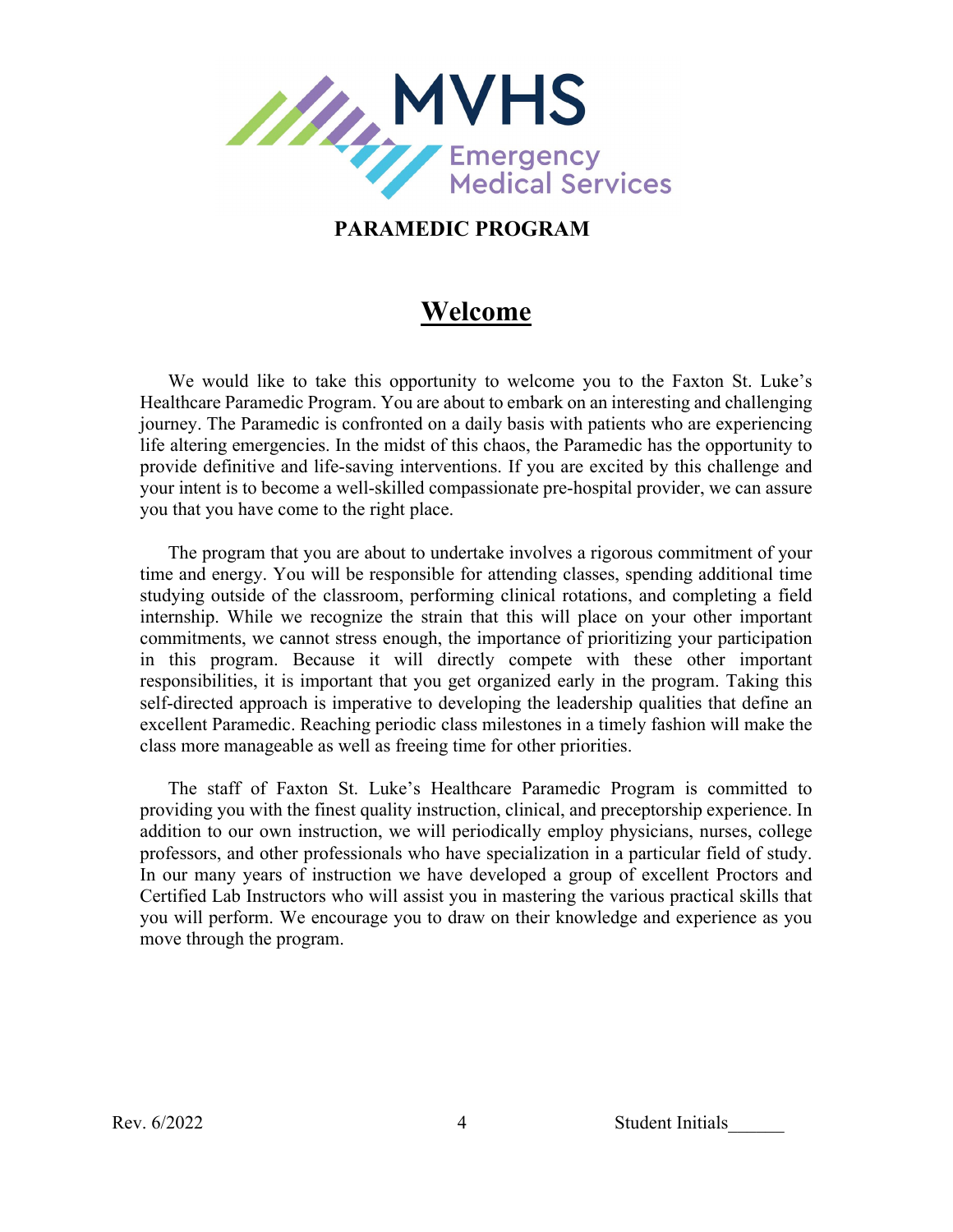

 Many of you reading this document may be returning to the classroom after a significant absence. Regardless of your previous academic experience we want to assure you that we will make every effort to assist in your successful completion of this program. We have encountered a wide variety of students in the past and have developed an extensive network of resources to assist students who might be struggling with the material. Access to these resources requires a commitment on your part to work as diligently as you can to achieve your goal.

We are excited about the challenge of providing this program for you. We hope that you are equally excited and that you will commit yourself to excellence in all aspects of the program. We look forward to helping you reach your objectives.

Your Instructors:

David Paddock, MS, NRP/CIC, Regional Faculty 315-867-0281 [sdpaddock@aol.com](mailto:sdpaddock@aol.com)

Robert C. Paddock, Sr., MS, NRP/CIC, Regional Faculty 315-867-0340 [rcp1093@aol.com](mailto:paramedic@midstateems.org)

Erik Merrell, Paramedic/CIC 315-723-2012 [ecmemt324@gmail.com](mailto:ecmemt324@gmail.com)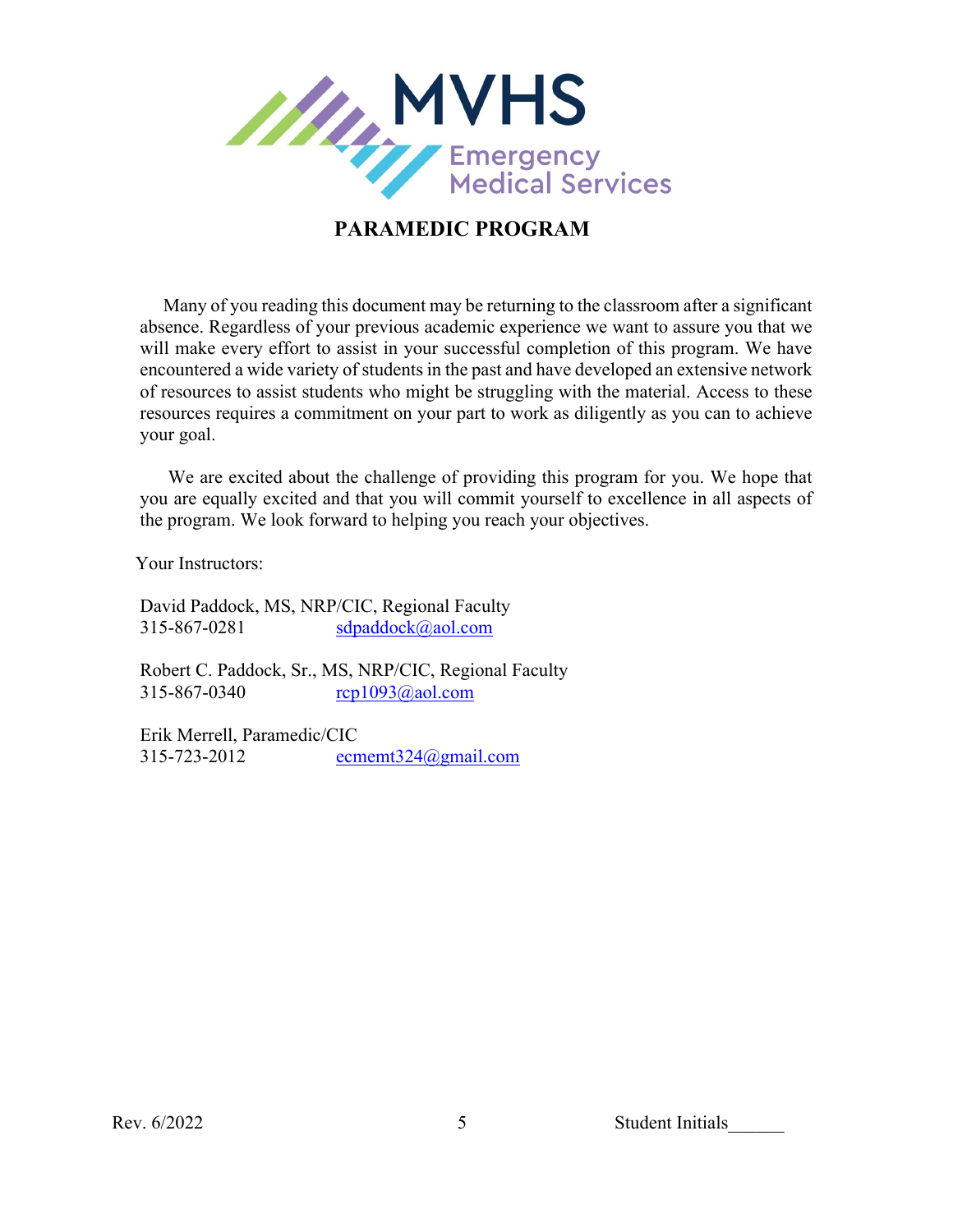

#### **Program Objectives**

- 1. Graduates of the Faxton St. Luke's Healthcare Paramedic Program will demonstrate the ability to comprehend, apply, and evaluate patient information with regard to his/her role as an entry-level Paramedic
- 2. Graduates will demonstrate technical proficiency in all skills necessary to fulfill the role of entry-level Paramedic.
- 3. Graduates will demonstrate personal behaviors consistent with professional and employer expectations for an entry-level Paramedic.
- 4. Graduates will demonstrate the ability to make a differential diagnosis of a patient's condition based upon his/her evaluation of their pertinent signs and symptoms. Graduates will then be able to apply the appropriate treatment modalities in accordance with New York State and regional protocols.
- 5. Graduates will demonstrate appropriate affective skills in encounters with their patients, their co-workers, and other health care professionals.
- 6. Graduates will have competent instruction and experiences provided by the staff of the Faxton St. Luke's Healthcare Paramedic Program.
- 7. Graduates will abide by the policies and procedures outlined in the Faxton St. Luke's Healthcare Paramedic Program "Student Handbook and Syllabus". Graduates will have access upon request to appropriate remediation from the Instructors as well as access to the appeal process in the event of an unsatisfactory outcome.
- 8. Graduates will demonstrate competence in all practical laboratory skills as required in the National Standard.
- 9. Graduates will demonstrate their understanding of the role of the Paramedic specifically as it relates to other health care professionals.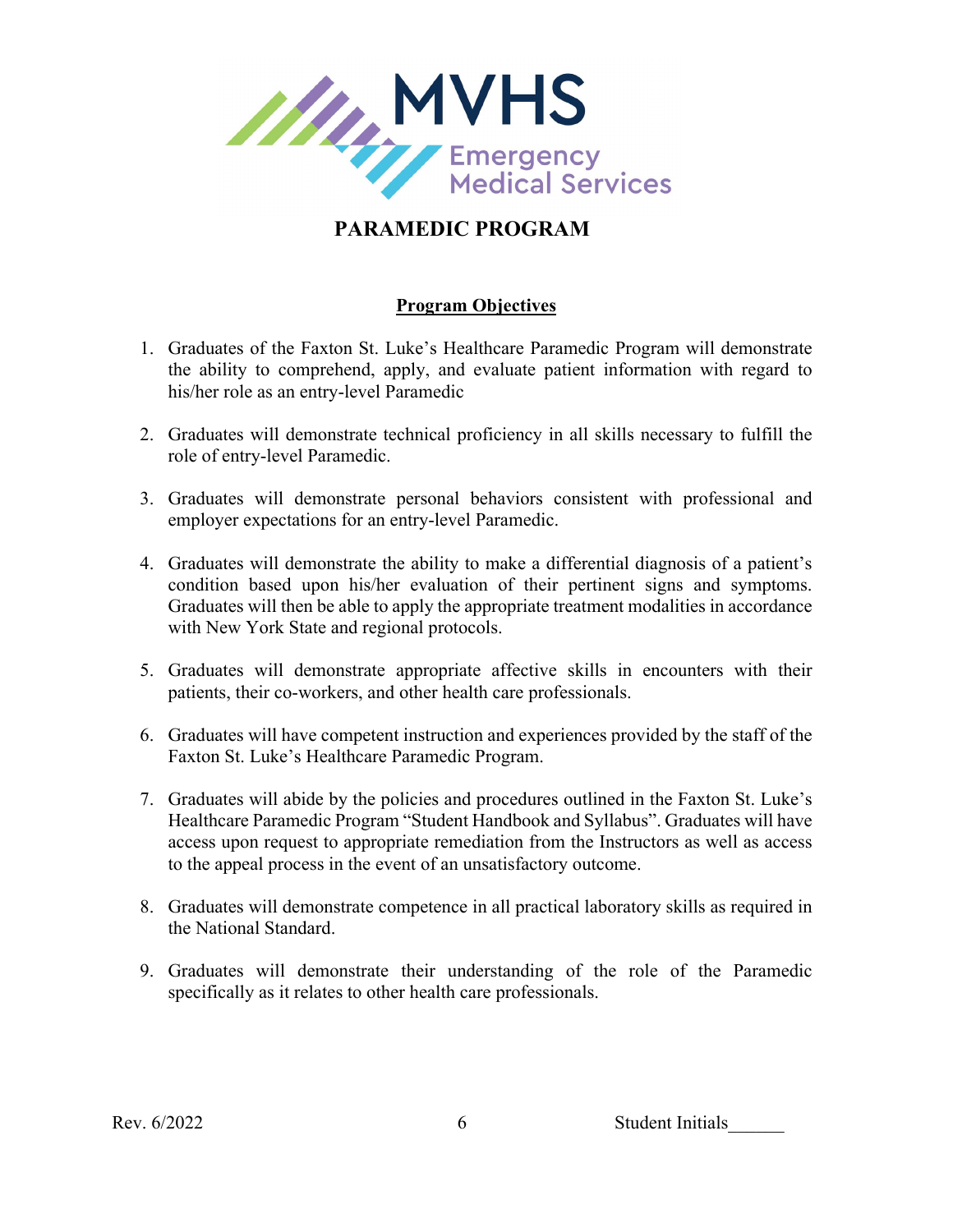

#### **Program Accreditation Status**

The Faxton St. Luke's Healthcare Paramedic Program is accredited by the Commission on Accreditation of Allied Health Education Programs (www.caahep.org) upon the recommendation of the Committee on Accreditation of Educational Programs for the Emergency Medical Services Professions (CoAEMSP).

To contact CAAHEP: Commission on Accreditation of Allied Health Education Programs 9355 - 113th St. N, #7709 Seminole, FL 33775 727-210-2350 [www.caahep.org](http://www.caahep.org/)

To contact CoAEMSP: 8301 Lakeview Parkway Suite 111-312 Rowlett, TX 75088 214-703-8445 FAX 214-703-8992 [www.coaemsp.org](http://www.coaemsp.org/)





Rev. 6/2022 7 Student Initials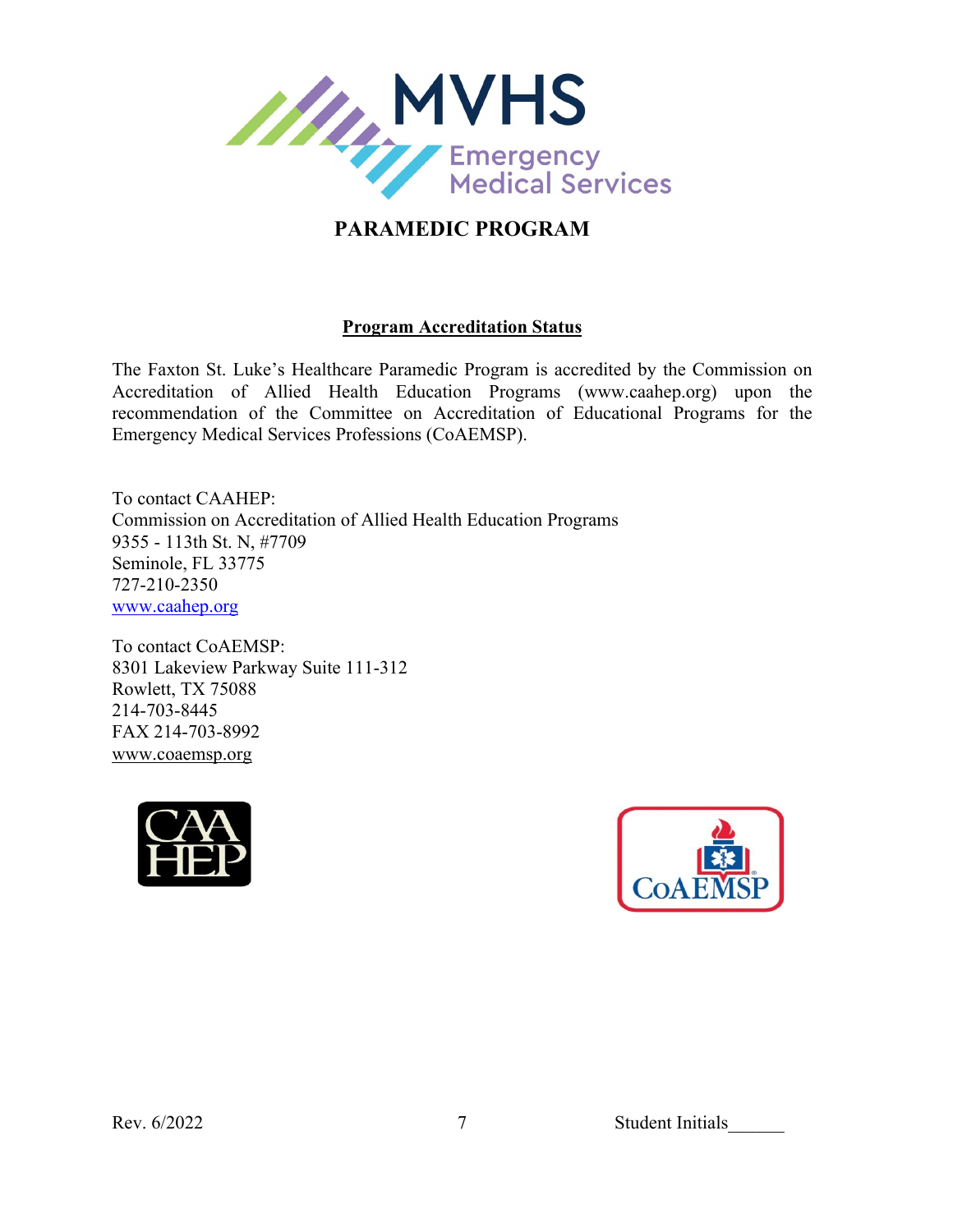

#### **1. SYLLABUS & LEARNING CONTRACTS**

The New York State Department of Health (NYS DOH) recommends, that Faxton St. Luke's Healthcare Paramedic Program requires that a learning contract be drawn between the student and the Certified Instructor Coordinator (Hereafter referred to in this document as "The Instructor(s)" for this class. All students will receive a copy of this syllabus at the beginning of class and are encouraged to read it very carefully. After answering all questions from the students, the Instructors will ask the students to initial all pages of the syllabus, and sign and return the Student Learning Contract (SLC) to the Instructors. The Instructors will also sign the SLC, creating a binding agreement between the two parties to follow all guidelines outlined in this handbook.

#### **2. CURRICULUM**

This course will be taught utilizing the National Highway Traffic Safety Administration (NHTSA) National Education Standards for Paramedic.

#### **3. PROGRAM GOALS**

It is the minimum goal of the Faxton St. Luke's Healthcare Paramedic Program to prepare competent entry-level Paramedics in the cognitive (knowledge), psychomotor (skills), and affective (behavior) learning domains with or without exit points at the Advanced Emergency Medical Technician and/or Emergency Medical Technician, and/or Emergency Medical Responder levels." The program is administered for graduates to exhibit the characteristics outlined in Functional Position Description in NYS DOH BEMS Policy Statement 00-10.

By successfully completing all class requirements, students will be eligible for the New York State Practical Skills Examination (NYS PSE). Upon passing the NYS PSE, students will be eligible to sit for the New York State Written Certification Exam. A student who passes this examination will become certified as a New York State Paramedic. Students who complete all of the course requirements will also be eligible for the National Registry Psychomotor and Cognitive Examinations.

This class is taught with the philosophy of understanding the pathophysiology of the problems we face in the pre-hospital setting, recognizing pertinent signs and symptoms, and confidently implementing the proper treatments. We believe with a true understanding of a problem, that a good pre-hospital provider can administer the highest standard of care.

Rev. 6/2022 8 Student Initials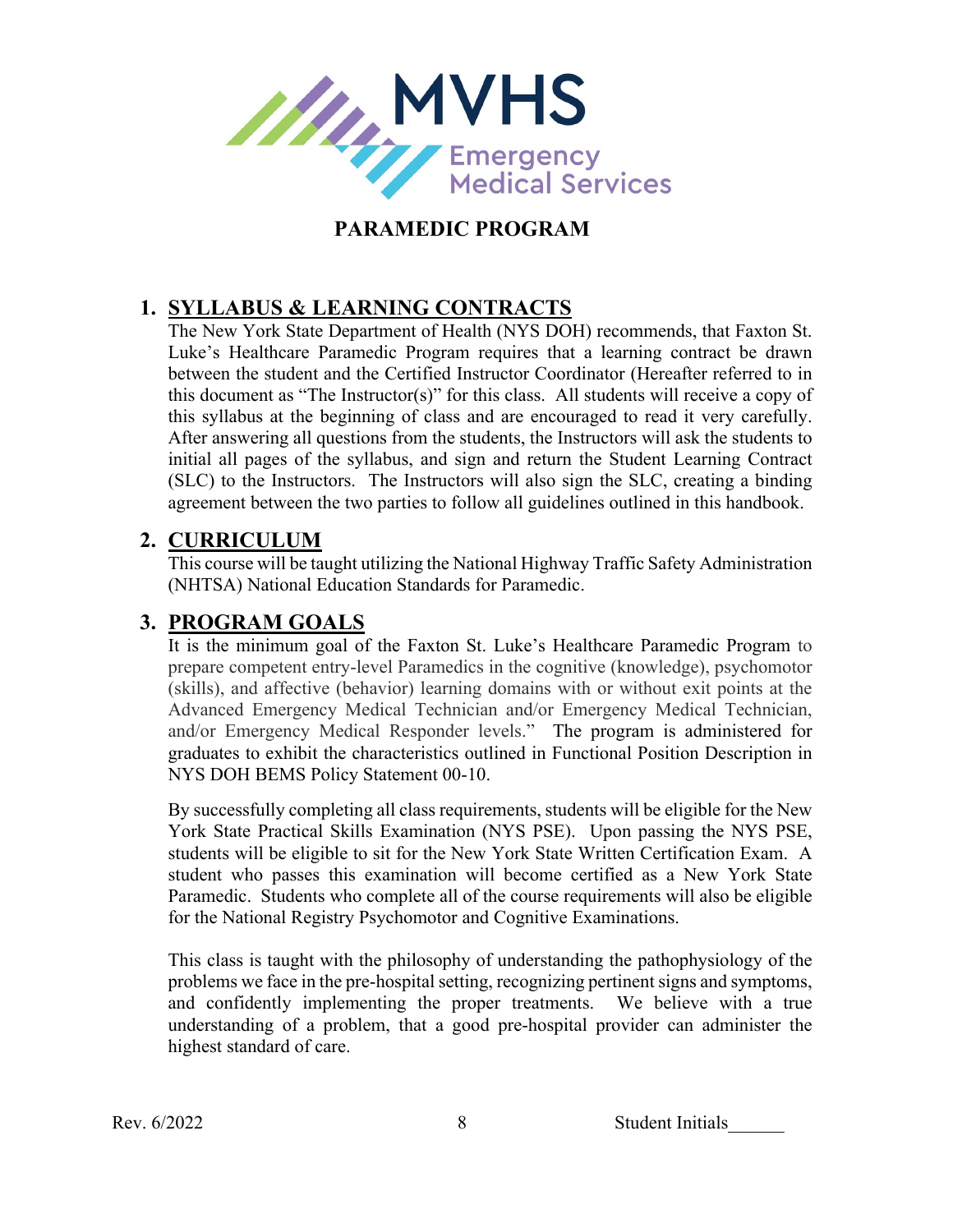

We will strive for excellence in our program, not only meeting minimum standards, but also exceeding them. Basic skills will be emphasized and practiced on the premise that they lay the foundation for solid advanced skills. Pre-hospital medicine is very dynamic, and students must stay current with the continuous changes in this field. Students are also expected to spend considerable time outside of the classroom on didactic and practical skills in order to excel in this class.

#### **4. CERTIFICATION & RECERTIFICATION**

A. Students must maintain at least an Emergency Medical Technician (EMT) certification with the NYS DOH throughout the course. Students may also be certified at the AEMT or Critical Care levels. Students whose EMT certification will expire during the course must sign an additional contract stating that they need to refresh their EMT before their expiration in order to remain in the program. All students must have at least an EMT card in order to participate in any clinical or field rotations. In all cases, it is the responsibility of the student to provide the program with a copy of their current EMT card and any extension verification forms that apply.

B. Students must not have any misdemeanor or felony convictions such as murder, manslaughter, assault, sexual abuse, theft, robbery, drug abuse, or the sale of drugs, or be currently under charges for such a crime. (Section F 800.6) Students with any type of conviction or pending charges, who still wish to take this course, will be given instructions for determination of their eligibility through the NYS DOH. This process is confidential and between the student and the NYS DOH only. Students involved in the eligibility determination process with the NYS DOH will be allowed to proceed through the program in the same manner as any other student. However, they must provide proof of clearance to the Instructors to be eligible for the NYS PSE and Written Examination. All provisions previously stated may be revoked as necessary at the direction of Faxton St. Luke's Healthcare or the NYS DOH. Students with convictions who desire National Registry Certification must achieve separate clearance directly from the National Registry.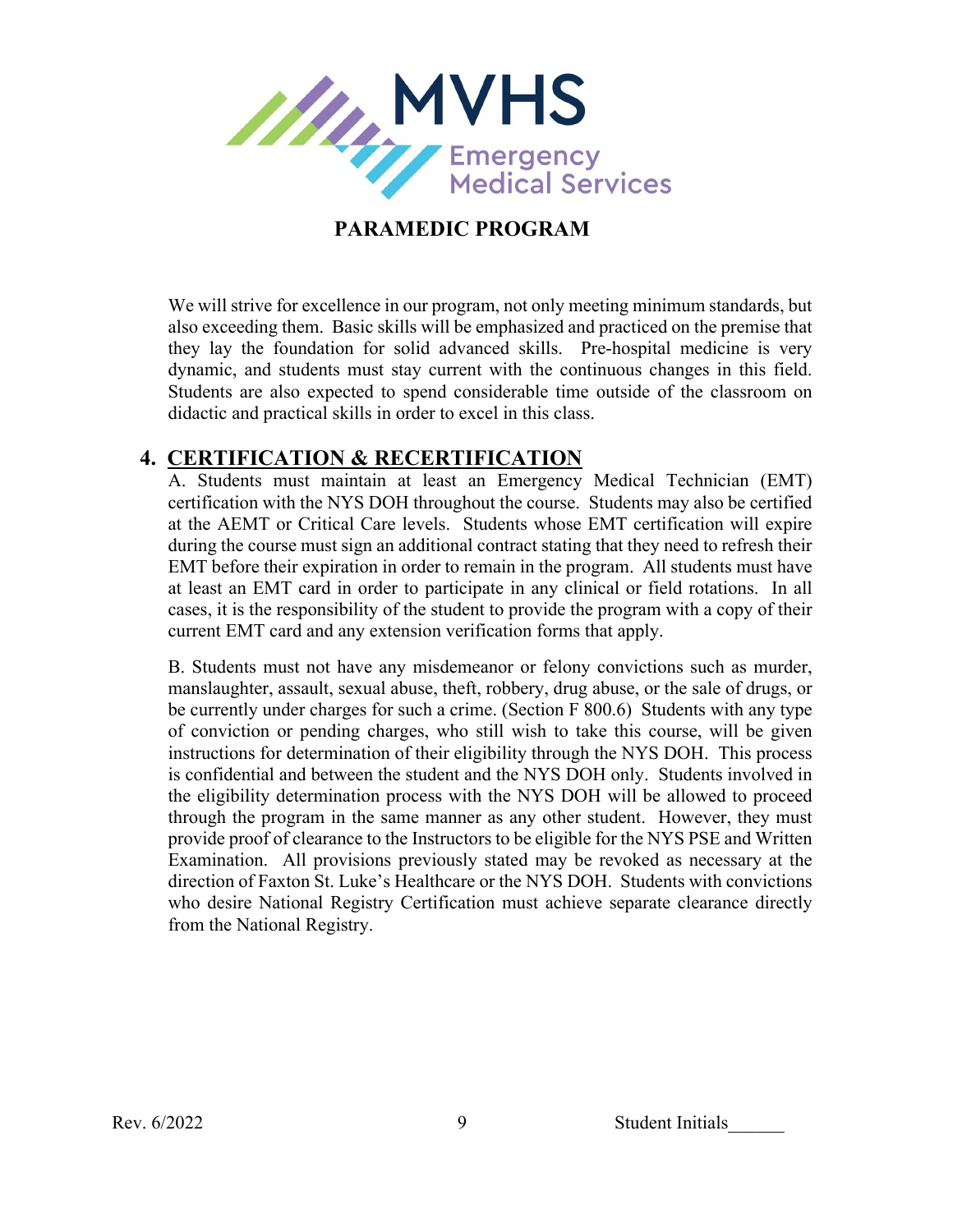

#### **5. ATTENDANCE**

A. As mandated by the NYS DOH, attendance is required for **ALL** sessions of the Paramedic Program including amended schedules issued to refreshers. In the event of an emergency absence, the student **SHALL** contact the Instructors within 24 hours from the start of the missed class. This notification shall be to the Instructors with an email for the student's permanent file. Missing a class without contacting the Instructors will constitute an unexcused absence and shall be grounds for dismissal from the course. In the event of an emergency absence, the Instructors will provide the student with options to make up the class depending on the nature of the absence and the subject matter missed. All absences must be made-up in order for a student to be eligible for the NYS PSE at the conclusion of the course. The Instructors will advise the students on make-up options based on subject matter and hours missed to include but not limited to taped versions of lectures, one on one remediation, virtual participation, or attending a similar session in another class.

B. All class sessions will begin promptly at the time specified on the class schedule and tardiness will not be tolerated. Tardiness is defined as arrival within the first 30 minutes AFTER a scheduled class session has started. Arrival after this 30 minute period will be regarded as an absence. Students arriving late should enter the classroom with as little disruption as possible and see the Instructor on the first break to discuss the reason for the tardiness. Students shall sign in and out for every class session using the exact times for their arrival and departure, not the scheduled times for the class session. Missed material due to tardiness will be made up as described in Item 5A. Students who are tardy more than 3 times may be dismissed from the course. During any virtual sessions attendance will be taken and monitored by the instructors. All students must maintain live video feed throughout all virtual interactions.

#### **6. ANATOMY & PHYSIOLOGY**

All students must complete an Introductory Anatomy & Physiology from a college or an accredited institution as a co-requisite for the program. A recommended A&P course is offered by Corexcel at the following link:

[https://www.corexcel.com/anatomy.physiology.online.htm?gclid=EAIaIQobChMI2t3\\_xYPI8](https://www.corexcel.com/anatomy.physiology.online.htm?gclid=EAIaIQobChMI2t3_xYPI8AIVGLbICh3_SA1IEAAYASACEgKY1_D_BwE) [AIVGLbICh3\\_SA1IEAAYASACEgKY1\\_D\\_BwE](https://www.corexcel.com/anatomy.physiology.online.htm?gclid=EAIaIQobChMI2t3_xYPI8AIVGLbICh3_SA1IEAAYASACEgKY1_D_BwE)

An unofficial transcript or completion certificate indicating where and when the course was taken and the grade awarded, must be provided to the instructors by the student. In all cases, A&P is required for course completion and for a student to be eligible for New York State or National Registry certification.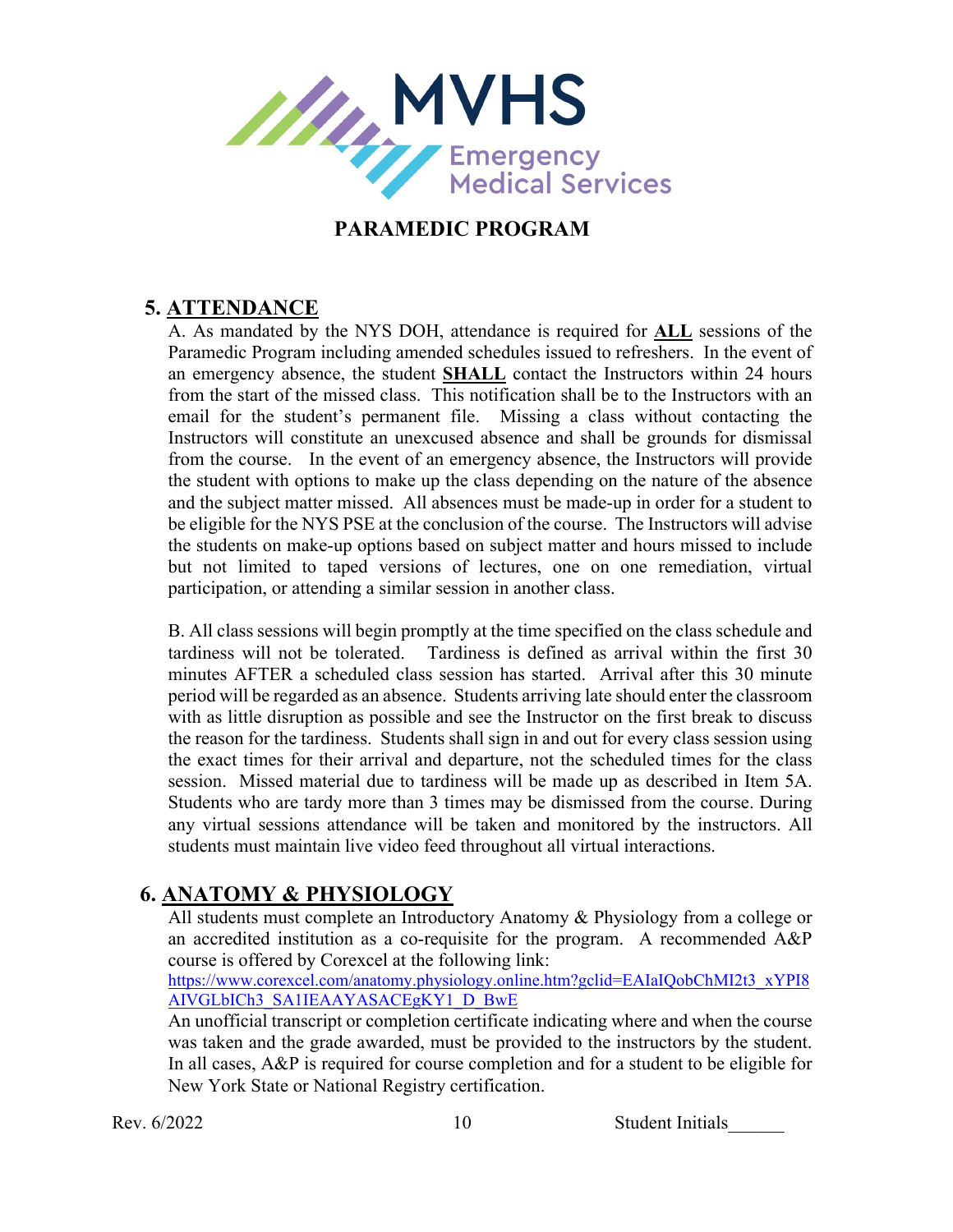

#### **7. ASSESSMENTS & GRADING**

#### Formative Assessments

The Paramedic Program will consist of six modules which include periodic quizzes and a module examination. Students will receive individual quiz and exam grades, as well as an overall grade for the module. The overall grade for each module will consist of 75% from the module exam and 25% from the quiz average. Students will be allowed two retests for failed module exams throughout the program, with a maximum possible grade of 75% regardless of the score achieved on the retest. There are no retests for quizzes. Each module examination, or retest, must be passed with a grade of 75% or greater in order to progress to the next module. Any student who fails a third module exam will be removed from the program. Students who have a cumulative class average less than 75% will be placed on academic probation and may be removed from the program. The class average at any point in the program is defined as the average of all completed modules to date. Removal for failing a third module exam or having a cumulative class average of less than 75% supersedes the Progressive Discipline Policy in Item #14 of this document.

#### Summative Assessments

At the conclusion of the program, there are 3 summative assessments that must be passed in order for a student to progress to the NYS and/or National Registry certification process(es).

1. Final Written Examination-The final exam is a cumulative exam designed to provide an indication of how the student will perform on the actual state and national exams. This exam must be passed with a grade of 75% or higher. The final exam is included in the allowable retests described in the previous section, and when a third exam (including the final) is failed, the student will be removed from the program. At the conclusion of the program, the overall grade for each module and the final exam will be averaged to obtain a cumulative class average. Students must achieve a cumulative class average of 75% or greater to proceed to the New York State and/or National Registry certification process. Any student who fails the cumulative class final exam will not be eligible for NYS and/or National Registry certification until a remediation plan has been approved by the Education Subcommittee.

2. Class Practical Examination-This examination is designed to be as close to the actual practical skills examination as possible. Students must pass all the stations to pass this examination and will be allowed one retest of each individual skill station.

Rev. 6/2022 11 Student Initials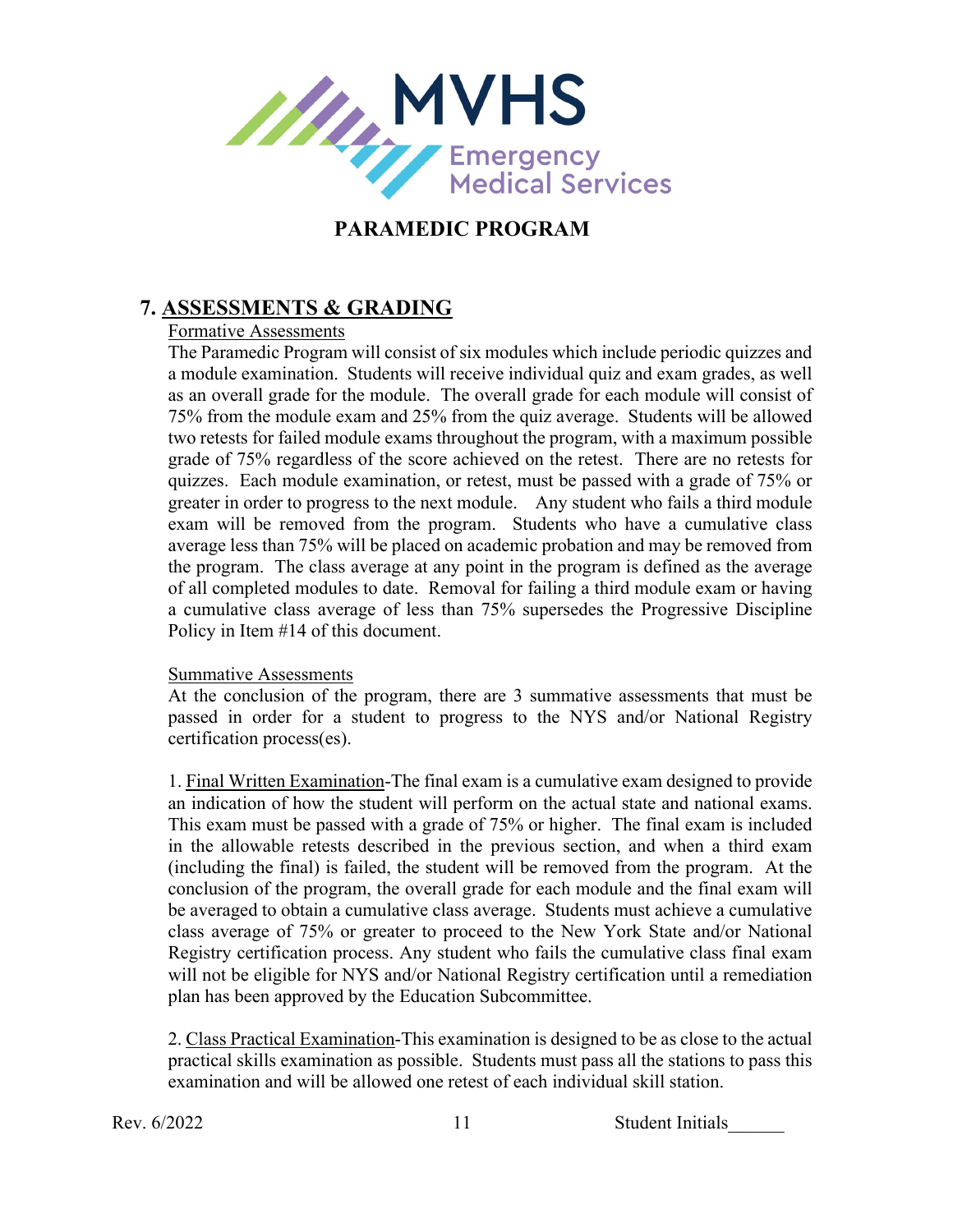

3. Simulation Lab Assessment- All students must pass a final assessment at the Faxton-St. Luke's Hospital Simulation Lab. This exercise will be administered by the Instructors with assistance from Sim Lab personnel, lab evaluators, and the course medical director. Students will be evaluated utilizing current AHA Guidelines as well as applicable protocols. This assessment is designed to incorporate all elements of the course into a life-like exercise. Students will be allowed one retest of this assessment at a time designated by the instructors.

Grades will be provided to the student for each module. In the event that a transcript is requested for the Paramedic Program, the class average will be utilized to award the letter grades listed below:

| Class Average | Letter Grade Equivalent: |
|---------------|--------------------------|
| $90 - 100\%$  | А                        |
| 80-89%        | R                        |
| 75-79%        | €                        |
| Less than 75% | F                        |

#### **8. MEDICAL MALPRACTICE INSURANCE**

Medical Malpractice Insurance will be provided by Faxton St. Luke's Healthcare for all students in good standing for field and clinical rotations. More details regarding this coverage can be found in the Field Internship and Clinical Internship Guides.

#### **9. LABORATORY**

Lab sessions are scheduled to demonstrate and practice the skills necessary to complete this course. All students must attend all lab sessions unless excused by the Instructors. Students may request additional access to lab areas and equipment during non-class hours by contacting one of the Instructors.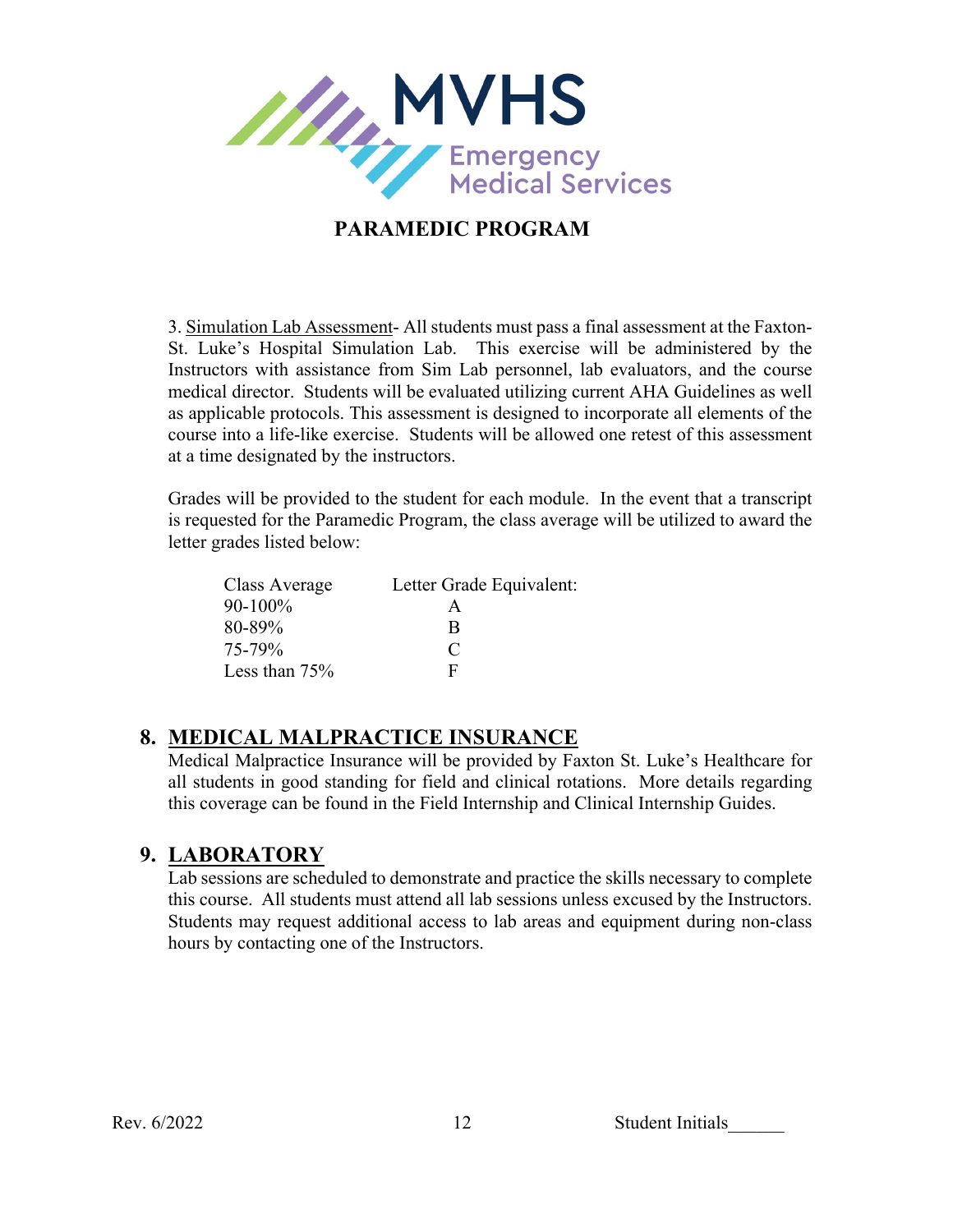

#### **10. TEXTBOOKS AND SUGGESTED READING**

The following are textbooks and other materials utilized in this course. Any materials not covered by the tuition will be the responsibility of the student.

- a. Caroline Textbook and supporting materials
- b. Workbook that accompanies the text (recommended)
- c. NYS BLS and ALS Protocols
- d. American Heart Association ACLS/PALS Textbook

#### **11. SUPPLIES**

Students will be responsible for all notebooks and supplies as needed for the class. Students shall also be responsible for the necessary attire to adhere to the dress code for clinical and field rotations, including the acquisition of the class uniform.

Each student is responsible for obtaining a subscription to the FISDAP tracking and scheduling program. The instructors will provide contact information for the supplier. The student will use FISDAP to document their experience in the lab, clinical, and preceptorship setting. The student will also schedule all applicable clinical rotations through this program. Students will be notified of any additional study tools required for the program during the first class session.

#### **12. TUITION**

Information regarding tuition and fees can be found on the Midstate website at <https://www.midstateems.org/paramedic-program/>The contact person is Bill Perry (315) 738-8351, or  $\text{Bill@mid}$  state ems.org

#### **13. EVALUATIONS & REMEDIATION**

Student progress will be monitored very closely throughout the class, with periodic evaluations and disclosure of attendance, grades, lab skills, clinical rotations, and the field internship. The evaluation process is designed to reinforce those students who are performing at or above the level required to succeed, and to provide positive suggestions for improvement to those who are not. Evaluations will take place at the discretion of the Instructors at various points throughout the course and will be documented in the student files. Students will be provided with all grades and results of assessments in a timely fashion and may request the same at any time. Over the years the program has assembled a vast network of resources that are available for remediation of students who are struggling. Students are encouraged to request help from the Instructors at the first sign of an issue.

Rev. 6/2022 13 Student Initials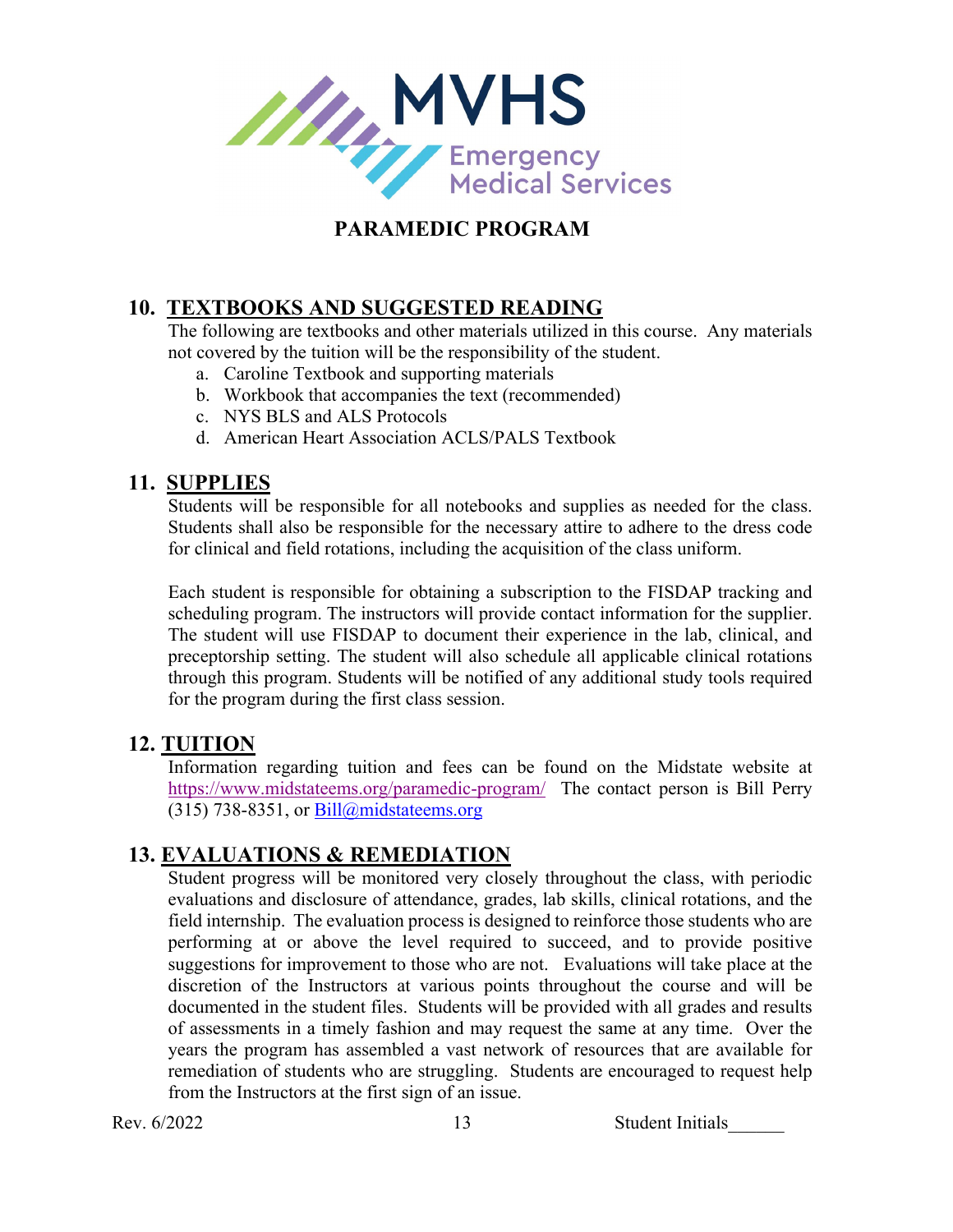

#### **14. PROGRESSIVE DISCIPLINE PROCEDURE**

The principal of progressive discipline is to inform the student that there is a problem and to present strategies to solve the problem. This should come in the form of documented Student Counseling Forms.

If the issue is not resolved after counseling, you may have to move to the next step which is a Verbal Warning. This begins the formal process and a written account should be made of the verbal warning. Again, a plan for improvement should be presented to the student with deadlines for the improvement to be met.

If the issue occurs again, you will move to the second step which is the Written Warning. This should detail the issue and/or behavior that is unacceptable and describe the remedy with deadlines to meet the expectations.

If there is another occurrence, the process would move to the third stage which is the Final Written Warning and/or termination depending upon the circumstances. This step would include a detailed account of the steps taken to try to correct the issue and the failure of the student to meet those deadlines and expectations.

In the event a student is removed from the class, the student will be notified in writing by the Instructors prior to the next scheduled class session the student would normally attend. The reasons for expulsion will be clearly identified to the student. Any student that is removed from the program may appeal this decision in the usual manner as outlined at the end of this document.

#### **15. PERSONAL CONDUCT AND ETHICS**

Faxton St. Luke's Healthcare Paramedic students are expected to conduct themselves in a professional and courteous manner in all classroom, clinical, and preceptorship situations. Confrontations with students, staff, or patients may result in termination from the program. Any deviations from acceptable behavior will be dealt with by the Instructors and referred to the Education Subcommittee for disciplinary action.

Any student who appears to be intoxicated or under the influence of drugs while attending class will be asked to leave immediately. Law enforcement will be called for assistance for any student who is asked to leave but refuses to do so. Further discipline in such cases will be determined by the Education Subcommittee and the Medical Director.

Rev. 6/2022 14 Student Initials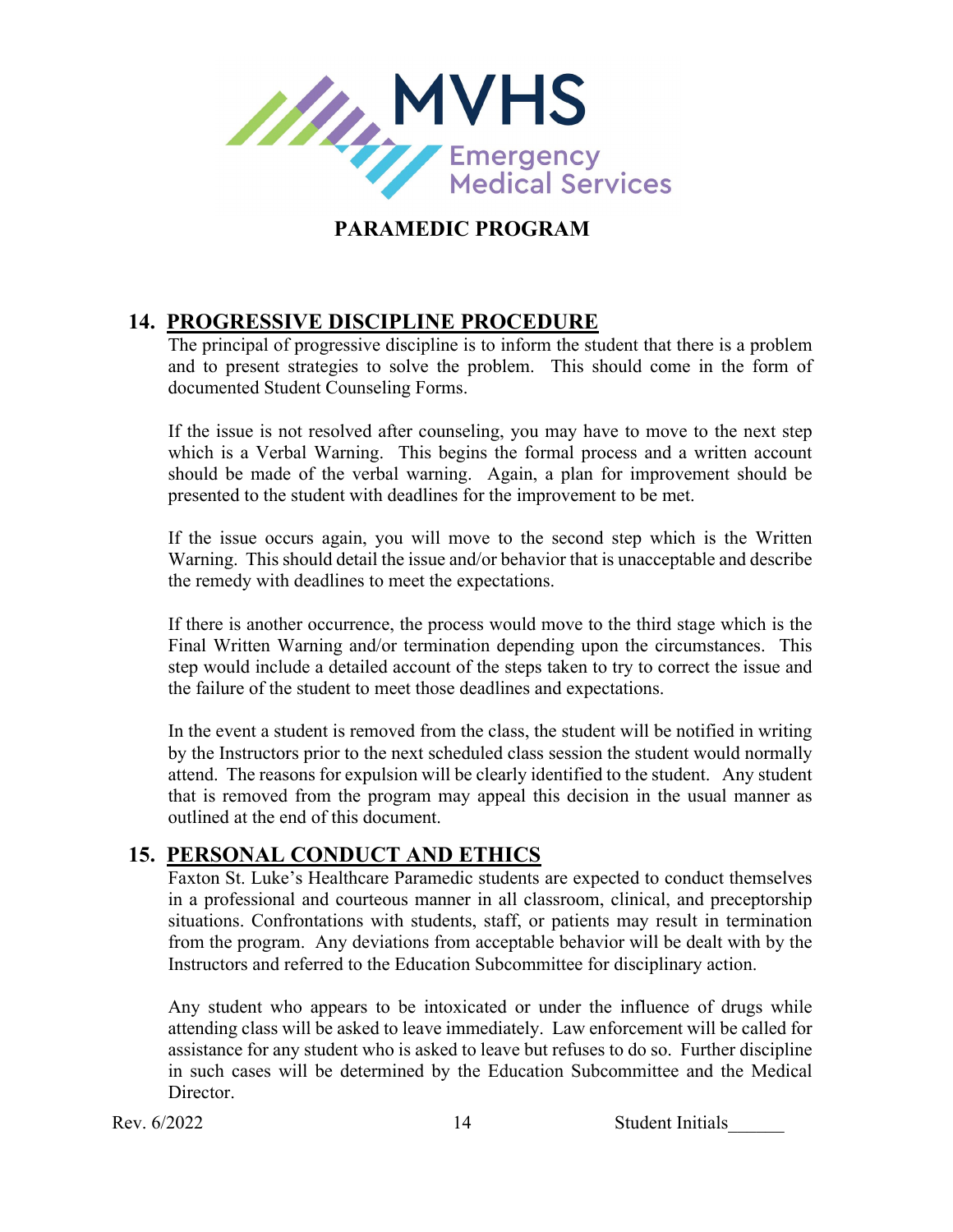

All students are required to maintain academic honesty at all times. Students suspected of cheating will be subject to disciplinary action which may include termination from the program.

Smoking, electronic cigarettes, chewing tobacco, and the use of all tobacco related products is prohibited on all Faxton-St. Luke's Healthcare property. Students will be advised of acceptable smoking/tobacco use locations at the beginning of the program.

In accordance with Faxton St. Luke's Healthcare policies, no weapons of any kind shall be allowed in the classrooms or any location where a class activity takes place including clinical and ride rotations. Failure to comply with this policy may result in progressive discipline or removal from the program.

Students are expected to use common sense with regard to food and drink in the classroom. While they are not strictly prohibited, they should be consumed in a manner that is not offensive or distracting to the other students or the Instructors. The Instructor reserves the right to restrict this activity should students not act in an appropriate manner. Eating can only take place before class or on breaks. Only drinks are allowed while class is actually in session. Students are asked to leave the classroom at least as clean as it was found.

Cell phone use of any kind is prohibited during all class sessions, labs, and clinical rotations. Cell phones are to be kept out of sight and placed on vibrate at all times. The use of laptop computers in the classroom must be approved on an individual basis by the Instructors.

During all class sessions, students will be given adequate breaks to use the restrooms and/or attend to any pressing personal matters. Other than an emergency, students should refrain from leaving the classroom at any time other than the breaks designated by the Instructors. Any student who feels they may have to leave during a class session, should discuss this with the Instructors prior to the start of class whenever possible.

Profanity will not be tolerated during any class sessions, clinical and ride rotations, while in uniform, or in and around any Faxton St. Luke's Healthcare building.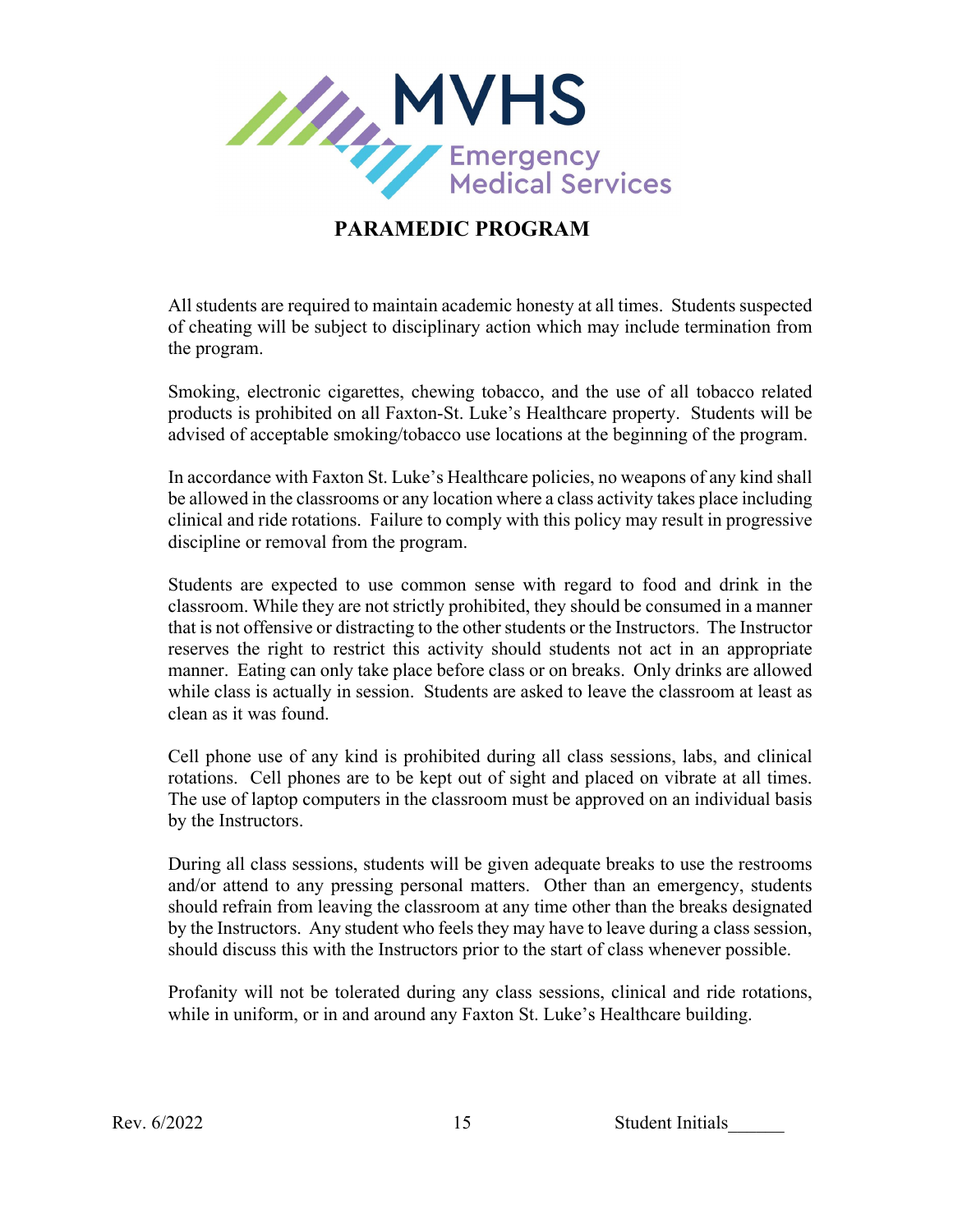

#### **16. CLASS UNIFORM**

Students are required to obtain the uniform for Faxton St. Luke's Healthcare Paramedic Program. The uniform consists of:

- Black or Dark Navy BDU/Uniform Style EMS Pants (no shorts)
- Light Blue Uniform Dress Shirt
	- o Program patch on the left sleeve
	- o Patch for current EMS certification level on the right sleeve
	- o Last name embroidered on the right chest
- Black shoe/boots capable of taking a polish
- Black leather or nylon belt

The uniform shall be worn during all class sessions (including virtual instruction), the preceptorship ride experience, and clinical rotations unless specifically noted by the instructors. Students arriving for classes or rotations without the appropriate uniform may be dismissed from the class/rotation and the incident will be counted as a class absence.

Job Shirts may also be purchased from the Uniform Web Store and can be worn over the uniform shirt in cooler weather. Job Shirts must have the same patch and embroidery configuration as the uniform shirts. However, no apparel representing any EMS Agency shall be worn in any class session, the preceptorship, or hospital rotations. Appropriate outerwear or lab coat may be worn over the uniform in approved preceptorship or clinical settings. Hats of any kind shall not be part of the class uniform. Failure to comply with the uniform policy constitutes a breach of the student learning contract and may result in dismissal from the program.

Body art of any type must be covered at all times when participating in the classroom, lab sessions, clinical rotations, or preceptorship ride rotations. If the artwork extends beyond the uniform, it may be covered using an appropriate undergarment (i.e. long sleeve tee shirt). Uniform shirts must be tucked in at all times.

#### **17. VISITOR POLICY**

Visitors may attend class with pre-approval from the Instructors. However, visitors are not allowed for lab, clinical, or ride sessions. This policy is subject to change at any time due to issues such as the COVID-19 pandemic. Students will be notified of any such changes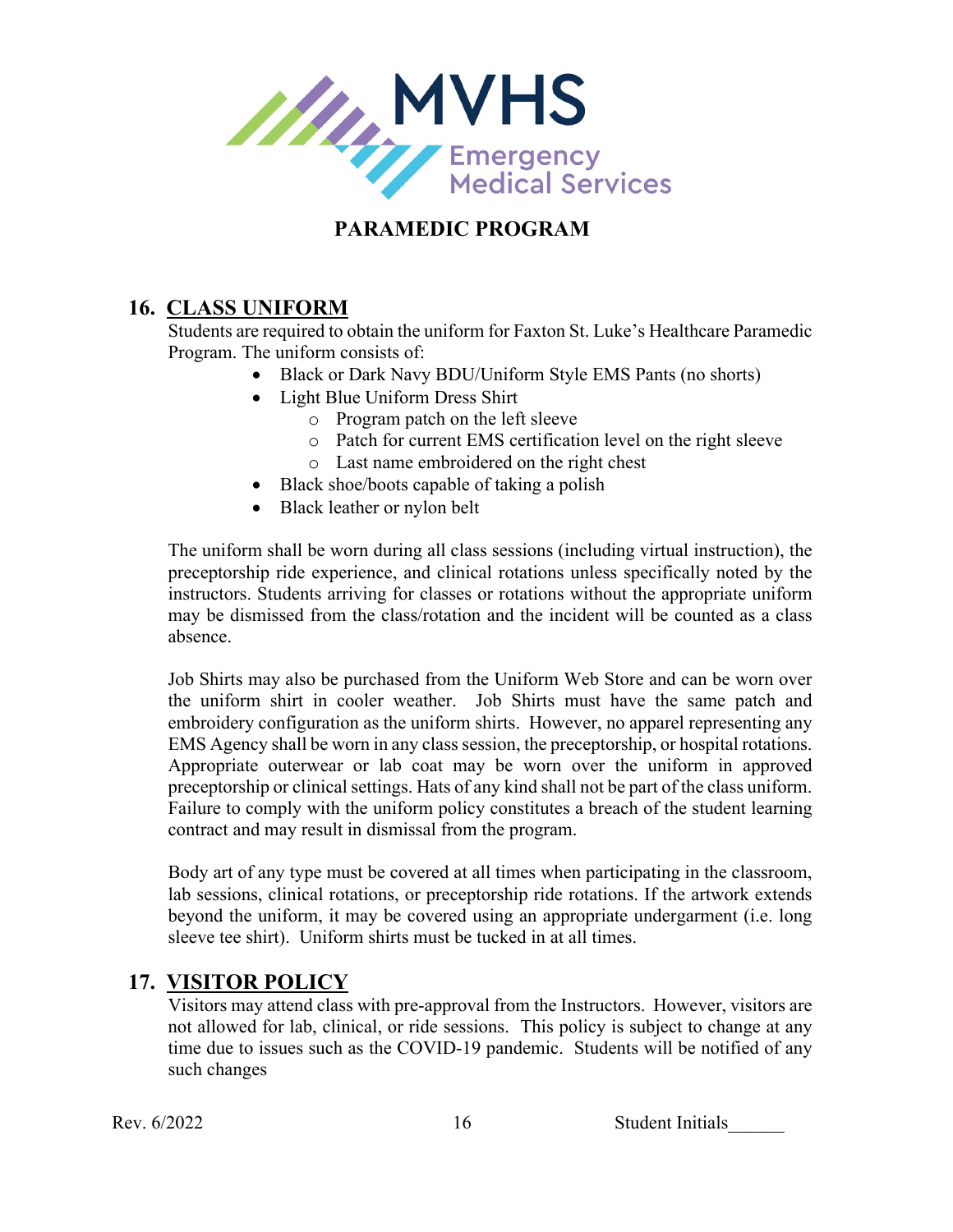

#### **18. STUDENT FILES**

A confidential academic file containing all class paperwork will be maintained for each student in the class. This file can be reviewed at the request of the student and the availability of the Instructors.

#### **19. STUDENT/CIC CORRESPONDENCE & OFFICE HOURS**

All students will be asked to provide contact information for the purposes of communication with the Instructors. Students are encouraged to contact the Instructors by cell phone or email when necessary, between class sessions. Students should report all changes in their contact information to the Instructors. Office hours are by appointment only. Texting is not an acceptable medium for any official communication related to the class.

#### **20. IDENTIFICATION BADGES**

Each student will be issued a photo ID to be worn during all clinical and field rotations without exception. All ID's will have an expiration date. It is the responsibility of the student to make sure that his/her ID is current at all times. In the event that a student leaves the course, his/her ID MUST be returned to the Instructors. Students who need to continue clinical and/or field rotations beyond the expiration date of their ID must apply to the Instructors for a new ID or an extension of their existing ID. The Instructors will advise the students if additional documentation is necessary to issue or maintain an ID.

#### **21. SOCIAL MEDIA POLICY**

The use of Social Media is a matter of individual choice and freedom of expression. However, throughout the Paramedic Program students may become aware of confidential information and situations in class, ride rotations, labs, and clinical rotations. This information is not to be shared on social media at any time. Social Media is also not an acceptable means of communication with the Instructors. See Section 19 for the proper methods of communicating with the Instructors.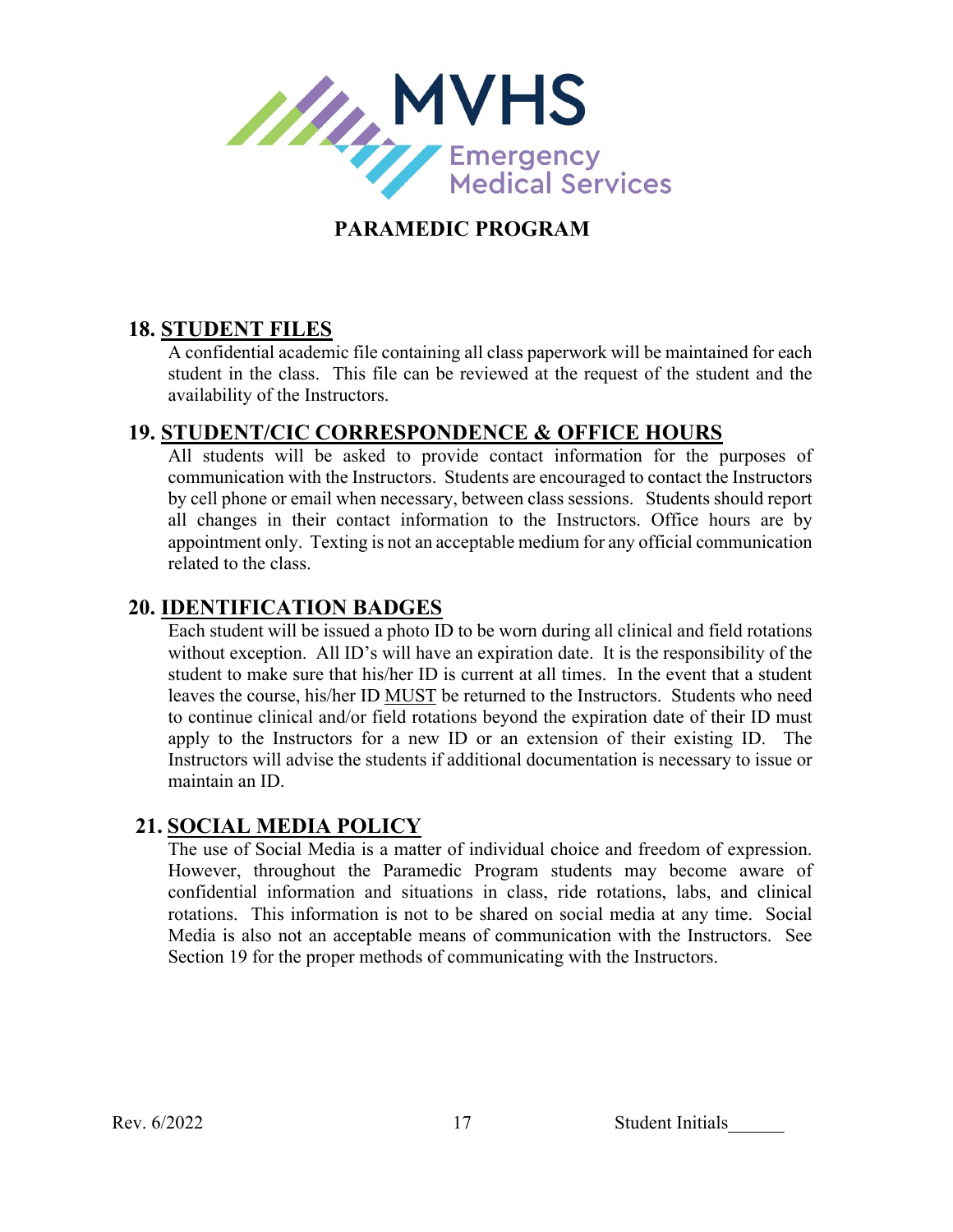

### **22. MEDICAL EXAMINATIONS**

In order to begin Clinical Rotations and the Field Internship, students must complete a physical examination utilizing the form provided. PPD's (Mantoux tests) will be provided during a regularly scheduled class session. Students must provide proof of two MMR immunizations. Any student who cannot provide MMR documentation may provide a titer. Titers showing a lack of immunity shall require a booster. Students may be required to show proof of a flu shot for individual clinical locations. Students will be asked to sign a form regarding the status of their Hepatitis B immunization. Students will also be asked to sign a form allowing their physicals to be released to clinical locations. Student ID's will be issued and maintained based on current physical information being on file.

#### **23. COURSE SCHEDULE, LOCATION, AND CHANGES**

A course schedule will be issued to each student which states the locations and times for all class sessions. From time to time, it may be necessary to make changes in the schedule. The Instructors will make every effort to minimize these changes and inform the students of any changes in a timely manner.

#### **24. EMERGENCY CANCELLATION PROCEDURES**

In the event of an emergency class cancellation, students will be contacted by the Instructors via group email. Students may also check the midstateems.org website for information regarding emergency class cancelation. The decision to cancel a class will be made by 10:00 AM on the scheduled class day.

#### **25. CLINICAL EXPERIENCE**

Students will be required to complete clinical rotations in various settings with their progress being gauged by a combination of hours completed and proficiency of skills. All clinical rotations must be completed for the student to be eligible for certification. Any reduction in clinical hours must be requested by the student in writing to the Medical Director and the Education Subcommittee. The Clinical Internship Guide will be distributed separately that clearly outlines all policies and procedures pertaining to clinical time.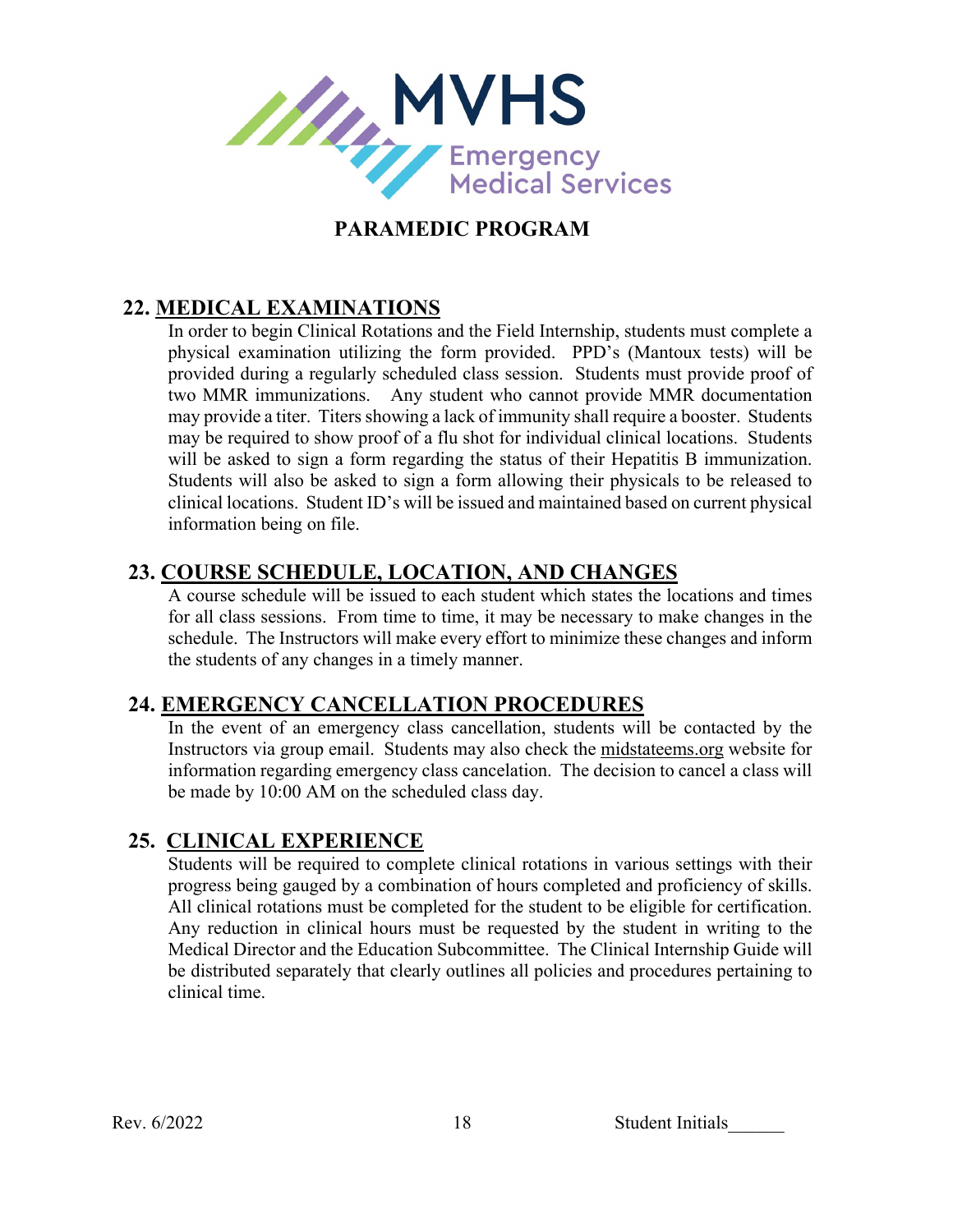

#### **26. FIELD INTERNSHIP**

Students will be required to complete a Field Internship to ensure competency as an entry level Paramedic. The Field Internship is designed to provide the student with a progression of increased patient care responsibilities. The Field Internship must be completed for the student to be eligible for certification. The Field Internship Guide will be distributed separately that clearly outlines all policies and procedures pertaining to the Field Internship.

#### **27. TERMINAL COMPETENCIES**

The Terminal Competencies for graduation from the Faxton St. Luke's Healthcare Paramedic Program are listed below. Each bold item is followed by the minimum number of contacts or experiences required to fulfill the Terminal Competency. Terminal Competencies are completed through a combination of classroom/laboratory experiences, clinical rotations, and ride time with an approved Field Mentor/Preceptor. It may be necessary in some cases for students to complete additional field and/or ride rotations to achieve the terminal competencies for the program. A Terminal Competency Form will be completed for each student to chart their progress toward graduation and will continue to be utilized post-graduation to document positive placement and the completion of Accreditation surveys.

#### **Psychomotor Skills**

- **1. The student must demonstrate the ability to safely administer medications.** 20 Medication administrations on live patients
- **2. The student must demonstrate the ability to effectively manage the airway of patients.**

Manage 50 airways through a combination of live and manikin experiences in the field, clinical, and laboratory, including a minimum of 5 Instructor reviewed intubations in the lab setting

**3. The student must demonstrate the ability to safely gain venous access in all age group patients.**

25 Successful IV starts on live patients

**4. The student must demonstrate the ability to effectively ventilate patients of all groups.**

Ventilate 10 patients of various age groups to include live and manikin based experience

Rev. 6/2022 19 Student Initials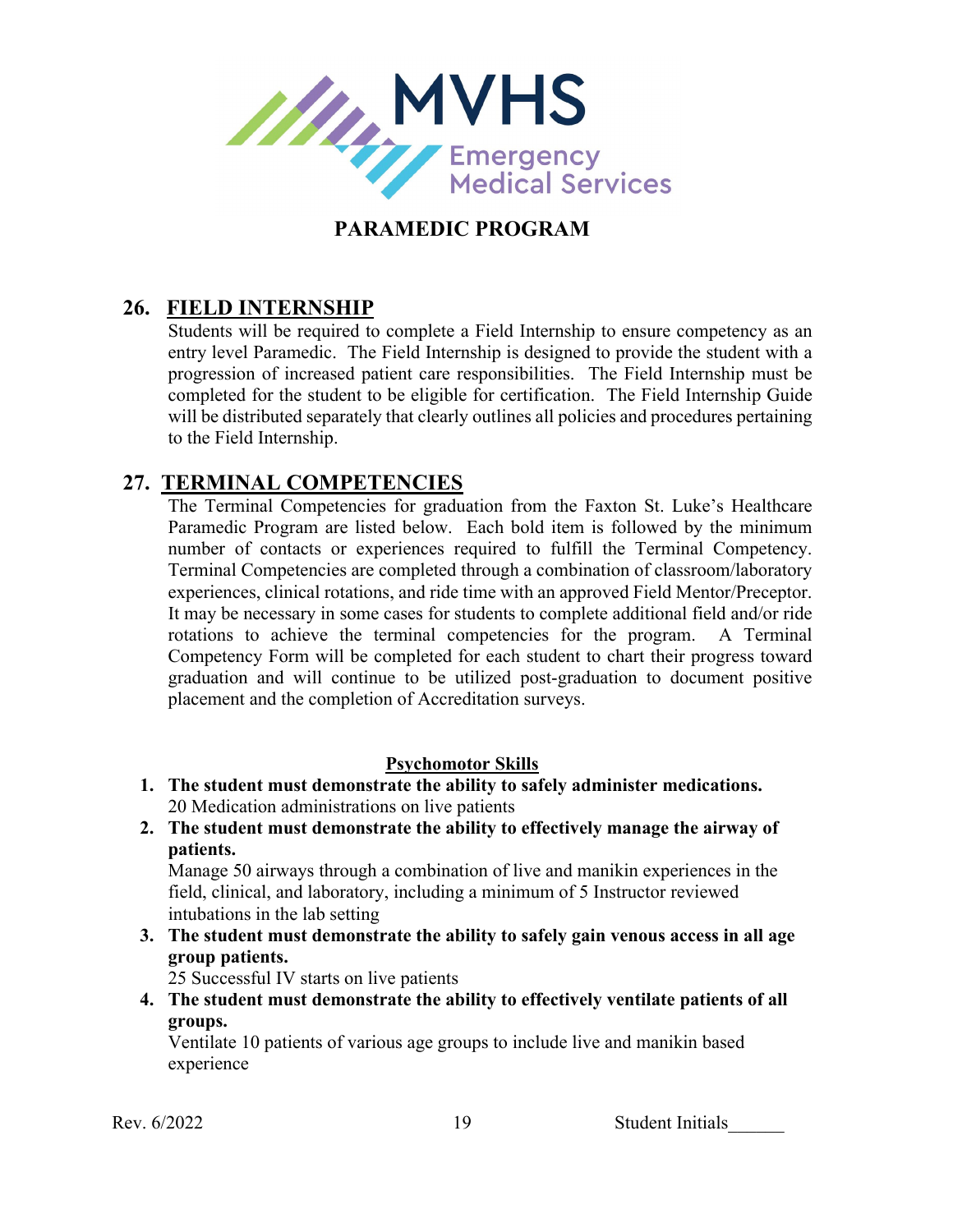

**Ages**

- **1. The student must demonstrate the ability to perform a comprehensive assessment on pediatric patients.** 30 Pediatric Assessments with at least 2 newborns, 2 infants, 2 toddlers, 2 preschoolers, 2 school age children, and 2 adolescents.
- **2. The student must demonstrate the ability to perform a comprehensive assessment on adult patients.** 50 Adult Patient Assessments
- **3. The student must demonstrate the ability to perform a comprehensive assessment on geriatric patients.** 30 Geriatric Patient Assessments

#### **Pathologies**

- **1. The student must demonstrate the ability to perform a comprehensive assessment on obstetric patients.** 8 Obstetric Patient Assessments
- **2. The student must demonstrate the ability to perform a comprehensive assessment on trauma patients.** 25 Trauma Patient Assessments
- **3. The student must demonstrate the ability to perform a comprehensive assessment on psychiatric patients.**
	- 10 Psychiatric Patient Assessments

#### **Complaints**

**1. The student must demonstrate the ability to perform a comprehensive assessment, formulate and implement a treatment plan for patients with chest pain and cardiac arrest.**

25 Chest Pain Patients, 2 Cardiac Arrests

**2. The student must demonstrate the ability to perform a comprehensive assessment, formulate and implement a treatment plan for patients with dyspnea/respiratory distress.**

20 Adult Patients and 3 pediatric patients including newborns, infants, toddlers, and school age children

**3. The student must demonstrate the ability to perform a comprehensive assessment, formulate and implement a treatment plan for patients with syncope.**

15 Patients with syncope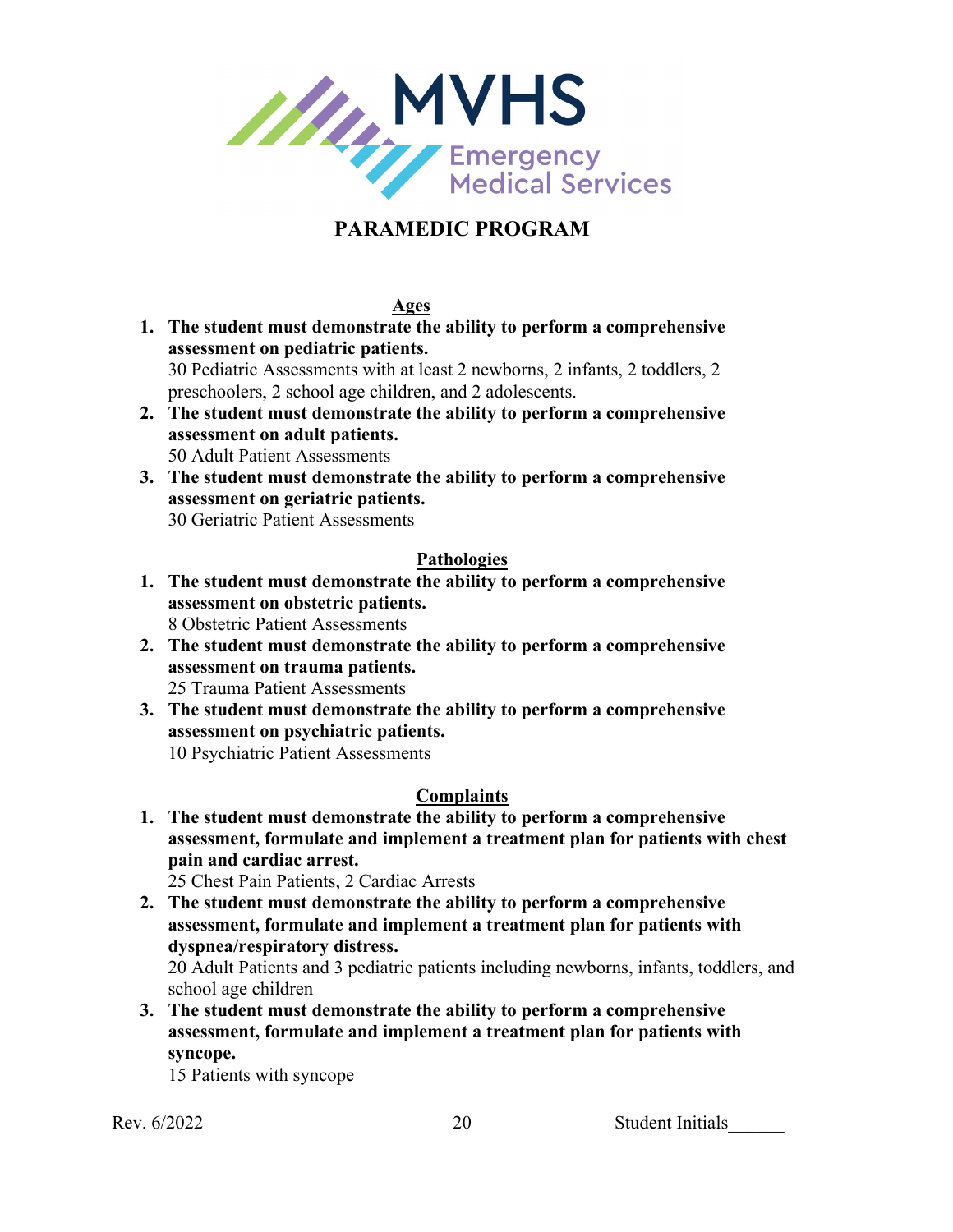

**4. The student must demonstrate the ability to perform a comprehensive assessment, formulate and implement a treatment plan for patients with abdominal complaints.**

15 Patients with abdominal complaints (ex. Abdominal pain, n/v, GI Bleeding, Gynecological, etc.)

**5. The student must demonstrate the ability to perform a comprehensive assessment, formulate and implement a treatment plan for patients with altered mental status.**

15 Patients with Altered Mental Status

 **6. The student must demonstrate the ability to perform a comprehensive assessment, formulate and implement a treatment plan for patients with various medical complaints.**

General Medical 40, Dizziness 2, headache-blurred vision 2, Weakness 5, Neurological Complaints 2, CVA 5

#### **Team Leader Skills**

**1. The student must demonstrate the ability to serve as a team leader in a variety of pre-hospital emergency situations.**

Team leader for 25 emergencies, 20 of which must be ALS Capstone calls where actual care is rendered and a minimum of 5 from Phase I of the ride time. At least 5 Team Leads must be pediatric patients.

#### **28. PARAMEDIC PSYCHOMOTOR COMPETENCY PORTFOLIO**

The New York State Department of Health and the National Registry of Emergency Medical Technicians both require the completion of a Paramedic Psychomotor Competency Portfolio (PPCP) to be eligible for certification. The PPCP is a comprehensive document that will include sections for the skills/scenarios, clinical, and field internship phases of the program. The PPCP will be prepared by the student with the assistance of the Instructors and must be completed in order to graduate from the program. Specific instructions for the completion of the PPCP will be distributed separately.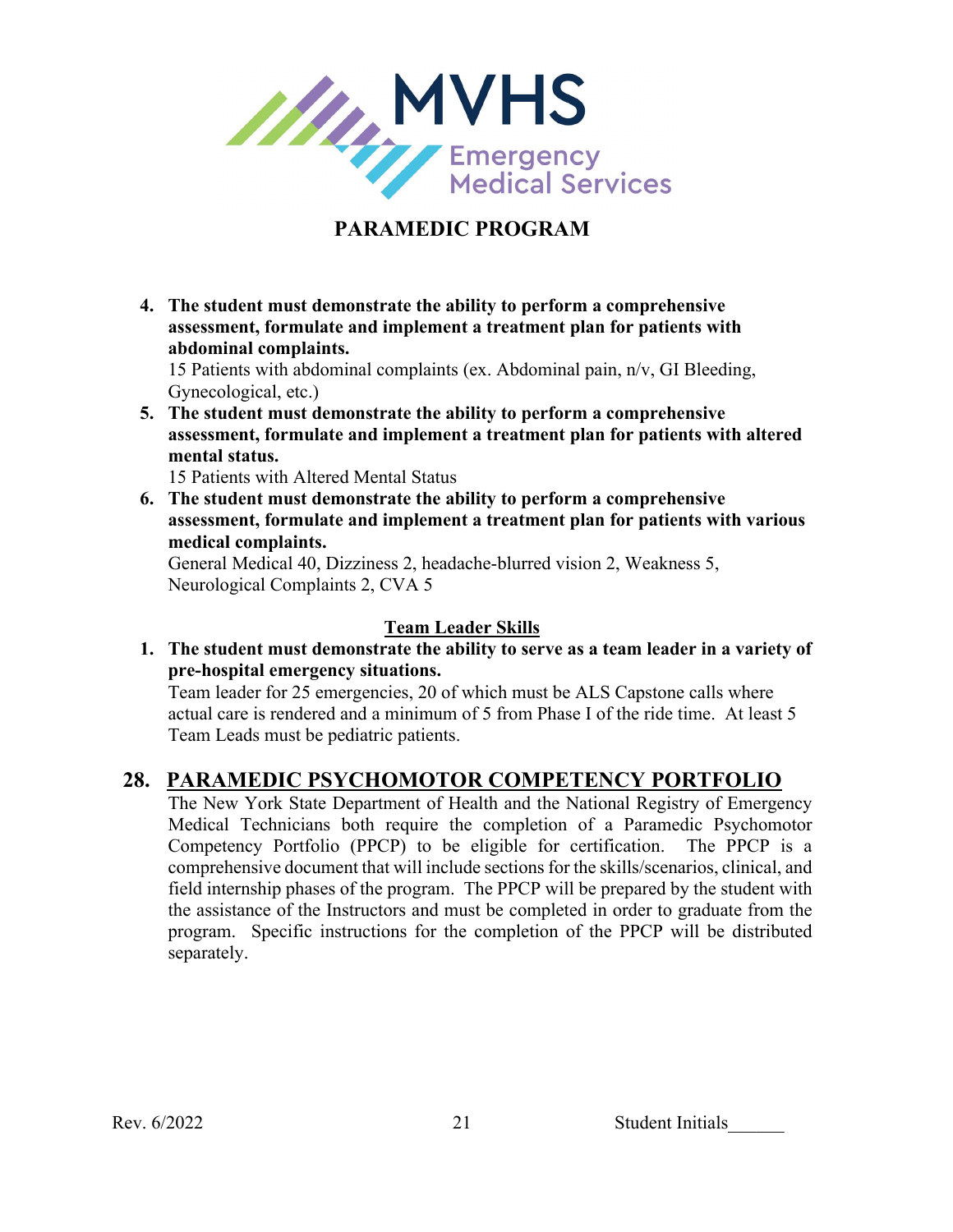

#### **29. COURSE COMPLETION**

It is the intent of the Faxton St. Luke's Healthcare Paramedic Program to provide competent entry level Paramedic candidates the ability to pursue certification with the NYS DOH, as well as the National Registry of EMT's, within the timeframe outlined by the original course schedule. Individual candidates who do not complete the course requirements by the original date of eligibility will be considered in breach of the student contract and will have failed the program regardless of their other academic progress. Students who fail to meet the course requirements through no fault of their own may appeal to the Paramedic Education Subcommittee for consideration of additional time to complete the requirements. In all cases, candidates must complete the course requirements within 12 months of the End of Course date listed on the original course schedule to be eligible for NYS and/or NR Certification.

#### **30. COLLEGE CREDIT & AAS DEGREE**

Any student who completes the Paramedic Program may apply for credit toward an A.A.S. Program at Herkimer College or Mohawk Valley Community College. Please refer to the individual college catalogs for more information and consult the Instructors for any questions.

#### **31. PROGRAM POLICIES**

Students must adhere to all policies and procedures contained in this document to remain in good standing in the program. All questions regarding policies should be directed to the Course Instructors. Students are also urged to review the appeal process at the end of this document in the event the Instructors cannot solve a problem, or if the Instructors are the source of the problem.

#### **32. CONTINUING MEDICAL EDUCATION**

Individuals seeking Continuing Medical Education (CME) hours are welcome to sit in on the didactic portions of the class at the discretion of the Instructors. The Instructors will only sign paperwork for the subject matter and the hours for which these individuals have attended class. The didactic instruction for the Paramedic Program does not follow the Core Content for any level of the NYS DOH CME Based Recertification Program and therefore, our Instructors are unable to sign paperwork under any circumstances for that program.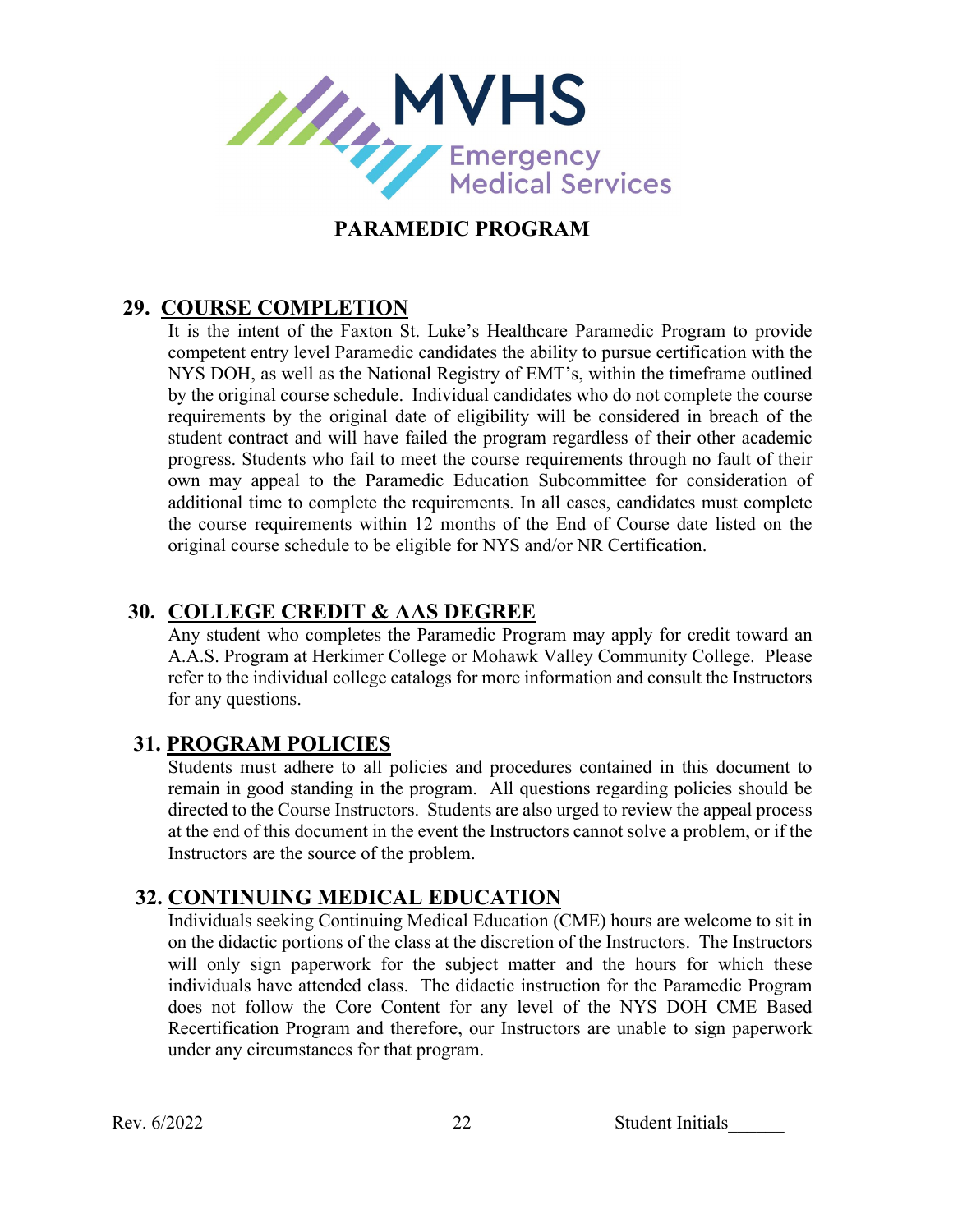

#### **33. DISTANCE EDUCATION**

Faxton St. Luke's Paramedic Program may, in any given program year, offer a distance education component to the existing program. Students enrolled in the distance education sections shall be subject to all of the rules and responsibilities outlined in this document along with any regulations specific to the distance sections.

The distance education sections shall include portions of the didactic instruction and may include some laboratory components. A proctor will be present in the classroom during all sessions of a distance section. Students in the distance sections will be issued a schedule indicating the sessions to be held at the distance location and the sessions to be held at the traditional classroom sites. Students in the distance education sections may attend a traditional session with instructor approval. Any change in the location attended for a class session by any individual student must be approved by the Instructors.

A minimum number of students may be required to run a particular distance section. In the event the minimum number is not met, students initially enrolled in the distance section shall have the opportunity to enroll in one of the traditional classroom offerings or another distance section. The decision to run (or not to run) a distance learning component will be made each year on or before the day of the first class meeting so students can decide whether to continue before the actual start of classes. The instruction in the distance classroom shall be two-way synchronous instruction with one of the traditional classroom offerings. In the event of a two-way communications failure that cannot be rectified in a reasonable amount of time, the sessions will be cancelled and made up on a later date. Any questions regarding content shall be directed to the primary instructors via the synchronous communication link or through individual correspondence with the instructors.

#### **34. AMERICANS WITH DISABILTIES ACT**

All students enrolled in the Paramedic Program will be provided with a copy of the Functional Job Analysis for the Paramedic. Students will be given time to review this and have all of their questions answered. After this review the students will be asked to complete an Americans with Disabilities Act Form to be kept in their student file. Any student requesting accommodations will be provided with SEMAC Policy Statement 15-05 which contains instructions regarding how the student must proceed with their request.

Rev. 6/2022 23 Student Initials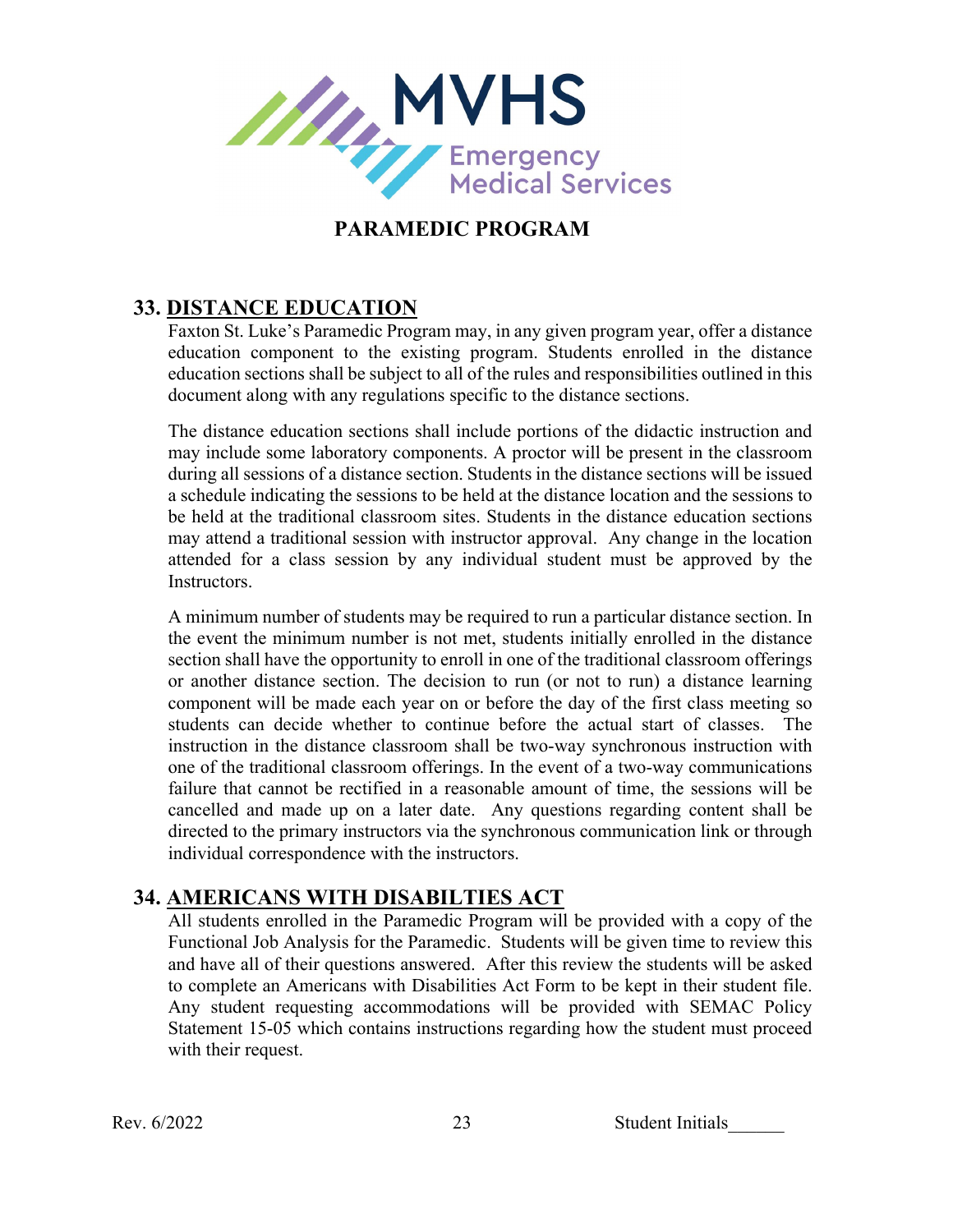

This form is for information only. A separate ADA Form will be distributed in class for you to complete and return. Please leave this form in the booklet you initial and return to the Instructors.

# **AMERICANS WITH DISABILITIES ACT STATEMENT**

**Student Name N/A** Print Name

**I have read and understand the Functional Job Description of a(n)CFR / EMT / AEMT. I have no conditions which would preclude me from safely and effectively performing all the functions of the level of CFR / EMT / AEMT for which I am seeking New York State Certification.**

**N/A N/A**

**Signature** 

**I have read and understand the Functional Job Description of a(n)CFR / EMT / AEMT. I will be submitting a request for an accommodation for the New York State Written Certification Examination. I understand that I must contact the Bureau of EMS Central Office no later than eight weeks prior to the scheduled State certification examination for this course. Ideally, the request should be made at the start of the course or as soon as possible.** 

**N/A N/A Signature Date**

Rev. 6/2022 24 Student Initials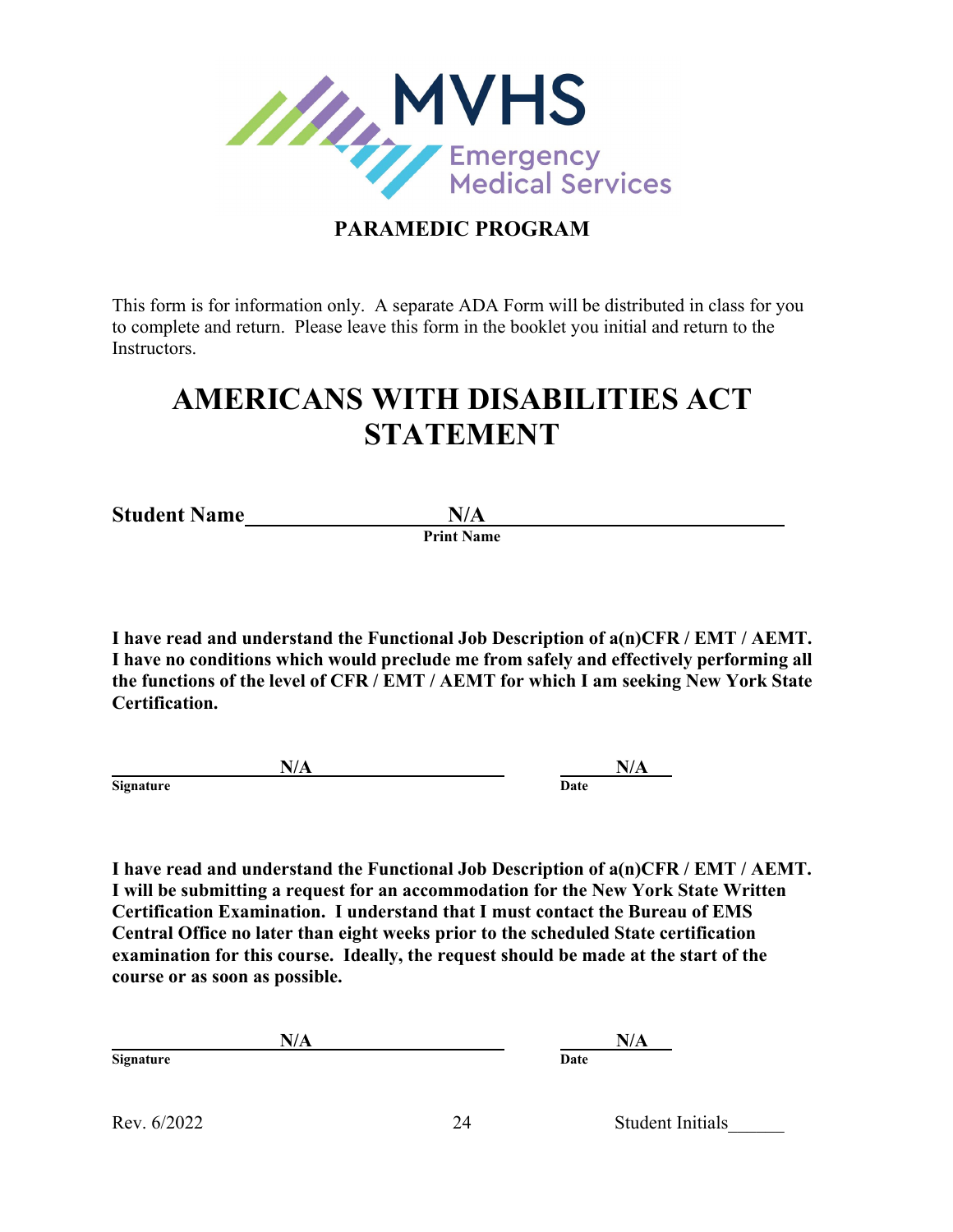

#### **HARASSMENT INCLUDING SEXUAL HARASSMENT:**

In accordance with the NYS DOH Policy Statement 00-11, Faxton St. Luke's Healthcare Paramedic Program prohibits harassment of any student because of the student's sex, race, religion, national origin, handicap or age. Any individual who believes that he/she has been subjected to such harassment should immediately report that harassment through the complaint procedure outlined below.

While everyone should understand what it means to harass someone through derogatory comments, name calling or otherwise, "sexual harassment" has a specific legal definition that every student should understand. Sexual harassment includes unwelcome sexual advances, requests for sexual favors, or verbal or physical conduct of a sexual nature (e.g. physical contact, name calling, sexual suggestive comments or conduct, or sexual profanity) when any one of the following three factors is met:

- 1. Submission to that conduct is made either explicitly or implicitly as a term or condition of academic progress.
- 2. Submission to or rejection of such contact by an individual is used as a basis for academic decisions affecting the student.
- 3. The conduct has the purpose or effect of unreasonably interfering with a student's performance or creating an intimidating, hostile, or offensive environment.

If any student believes that he/she is the victim of any type of harassment, that student should tell the individual who is subjecting him/her to harassment that their conduct is unwelcome, and also report it to the Instructors in confidence. The Instructors reserve the right to require that complaints be made in writing.

Faxton St. Luke's Healthcare Paramedic Program will investigate every incident of claimed harassment. Such investigation will be conducted in a professional and confidential manner that protects the identity of both the person lodging the complaint and the person accused. Pursuant to this investigation, the following policy has been established:

1. If you believe that you are the victim of harassment arising while a student in this program, you should immediately contact your Instructors for a thorough investigation of all allegations. If for any reason you prefer not to discuss the matter with your Instructors, your concerns must be reported to Faxton-St. Luke's Healthcare administration.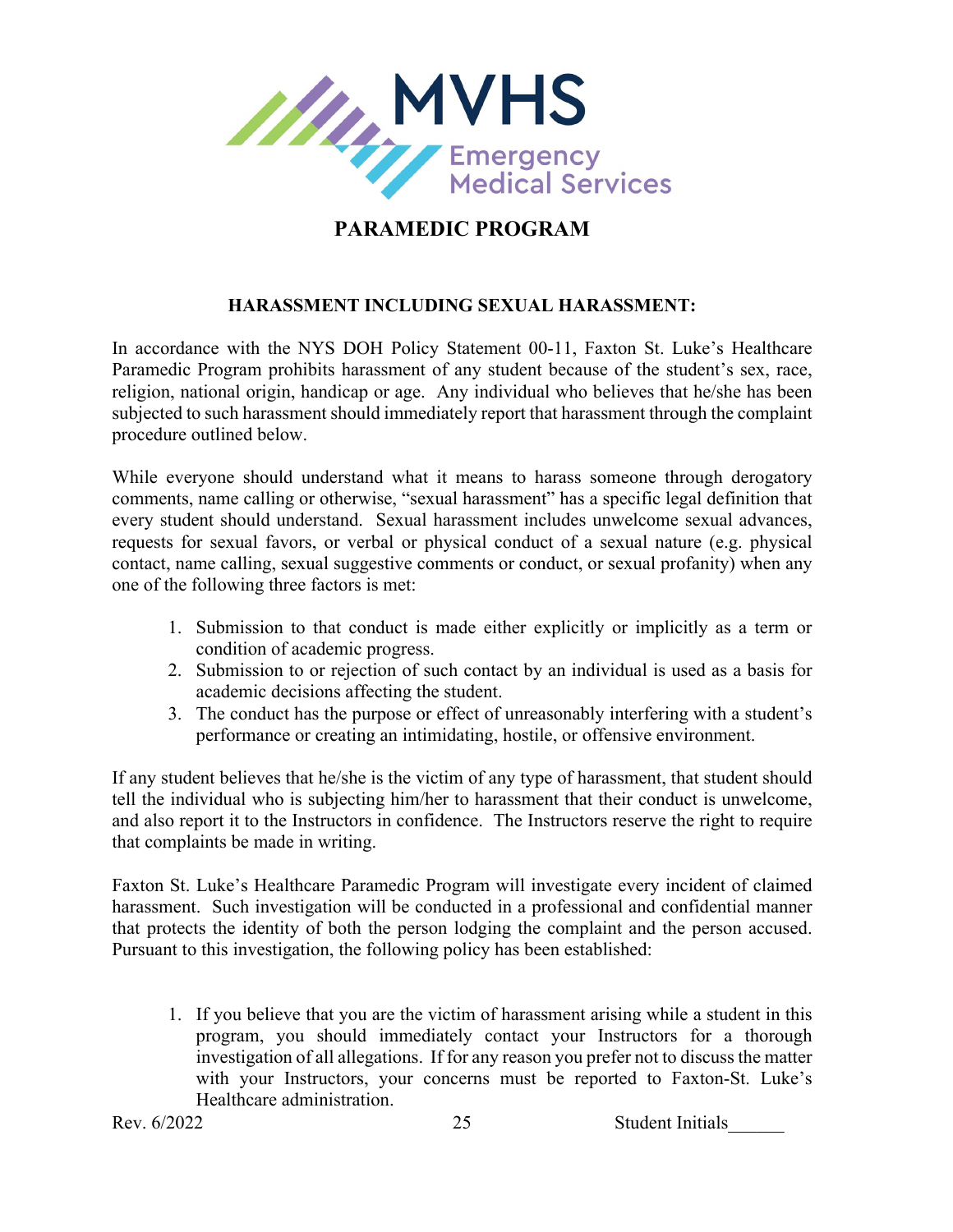

- 2. Instructional staff shall register any complaints directly to Faxton-St. Luke's Healthcare administrative staff.
- 3. The investigation of complaints under this policy will be as confidential as practical and consistent with discovering the facts. It is to be remembered by all, that both complainant and accused have a right to careful confidential hearing of such complaints through the investigation
- 4. Under no circumstances will a student of staff member be retaliated against as a result of registering a harassment complaint. Individuals are encouraged to come forward with all complaints as soon as an incident occurs. If it is determined that a complaint was filed with malicious intent, the matter will be dealt with in accordance with the Faxton St. Luke's Healthcare Paramedic Program Policy.
- 5. If you are not satisfied with the initial investigation of your complaint, it will be referred to the Medical Director for final determination, and the Medical Director will review the report of the initial investigation and may discuss the allegation further with the persons involved. After carefully reviewing all pertinent information relative to the allegations, the Medical Director will issue a final determination.
- 6. If an allegation against a member of the instructional staff is determined to be valid, immediate disciplinary action will be taken. The scope of sanctions will range from a written warning to immediate termination.
- 7. If an allegation against another student is determined to be valid, Faxton St. Luke's Healthcare Paramedic Program will exercise actions based on the nature of the offense and the findings of the investigation.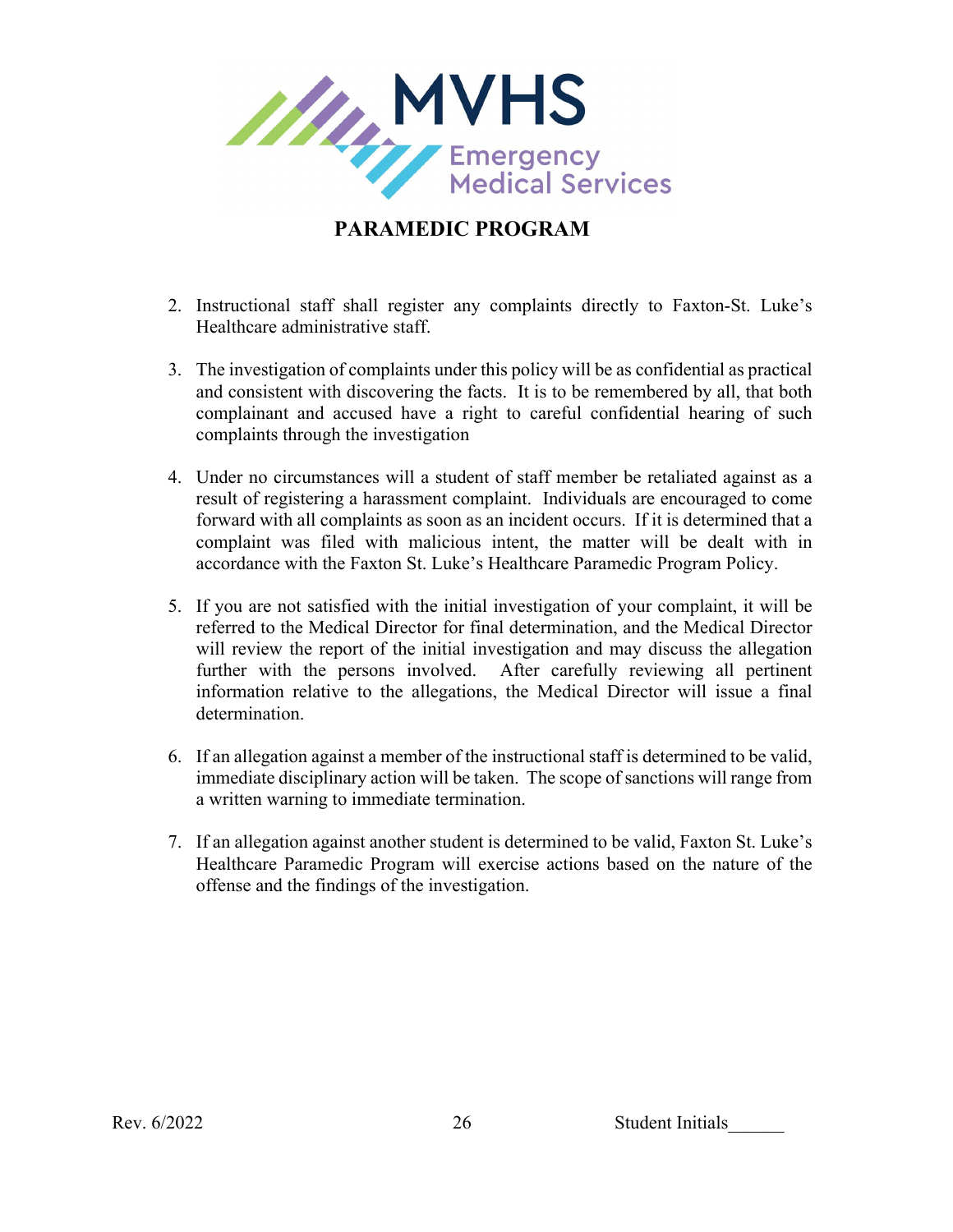

#### **NOTICE OF NON-DISCRIMINATION**:

Faxton St. Luke's Healthcare Paramedic Program, in accordance with Title VII of the Civil Rights Act of 1964, as amended, and all other applicable New York State and Federal Laws, does not discriminate on the basis of race, creed, color, national origin, religion, sex, marital status, age, or handicap in any of its policies, procedures, or practices.

#### **CONFIDENTIALITY**

From time to time, and depending on the situation, you may receive information designated as "confidential." If you receive information so designated, it is not to be discussed with or distributed to anyone, including other students of the EMS Training Program, without the consent of the Instructors. Such information should only be discussed with the Instructors or with other members of the staff designated to discuss the particular matter.

It should be remembered by all students that information concerning patients is extremely confidential and should NOT be released to or discussed with anyone, including the patient's family, the press, or social media without authorization from the Instructors. You should not discuss matters concerning particular patients in the hallways or in other public areas except in extreme emergencies.

Any violation of this policy will be considered extremely serious. Faxton St. Luke's Healthcare Paramedic Program will take immediate disciplinary action against any student found to be in violation of this policy. Such disciplinary action may include, depending on the circumstances, suspension or dismissal from the program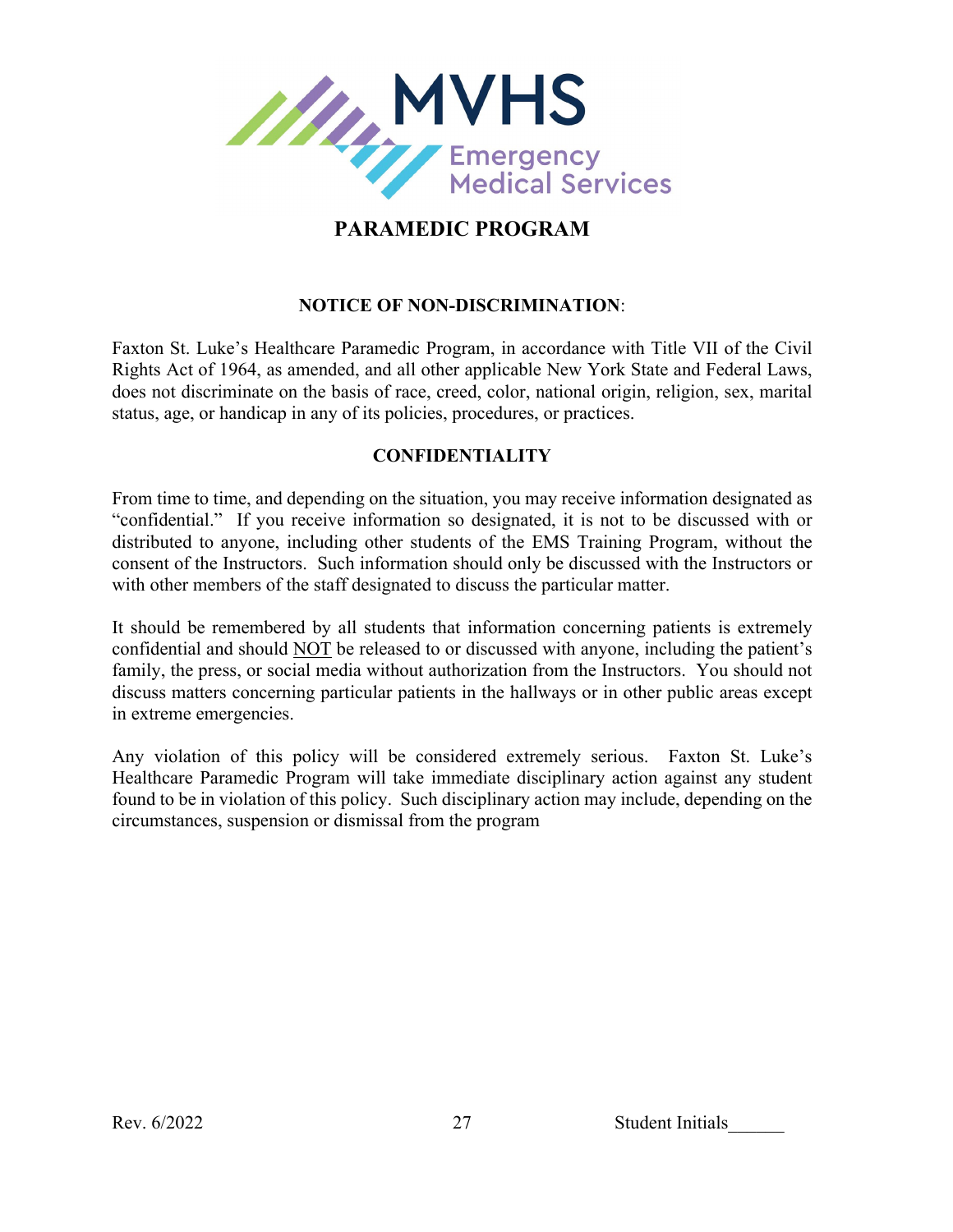

# **ADVANCED STANDING POLICY**

Allied Health Personnel often requests the opportunity to challenge sections of the Paramedic Program. New York State Department of Health recognizes the experience of these individuals and offers specific opportunities to apply for "advanced standing" status. To be considered for "advanced standing" the prospective student must be certified/licensed in New York State as a(n):

- EMT-Critical Care
- Registered Nurse
- Nurse Midwife
- Nurse Anesthetist
- Nurse Practitioner
- Physician Assistant
- Physician
- Respiratory Therapist

The following procedure applies to all students interested in applying for "advanced standing" in Faxton St. Luke's Healthcare Paramedic Program.

- A) The student shall submit their written intention to apply for advanced standing within seven days of the start of classes
- B) Students wishing to challenge the didactic portion of the class will be given a written exam designed to test their cognitive knowledge. Sections of the exam correspond to didactic portions of the Paramedic Original Schedule. A student must obtain at least 80% on the exam section to be excused from the corresponding didactic sessions.

Rev. 6/2022 28 Student Initials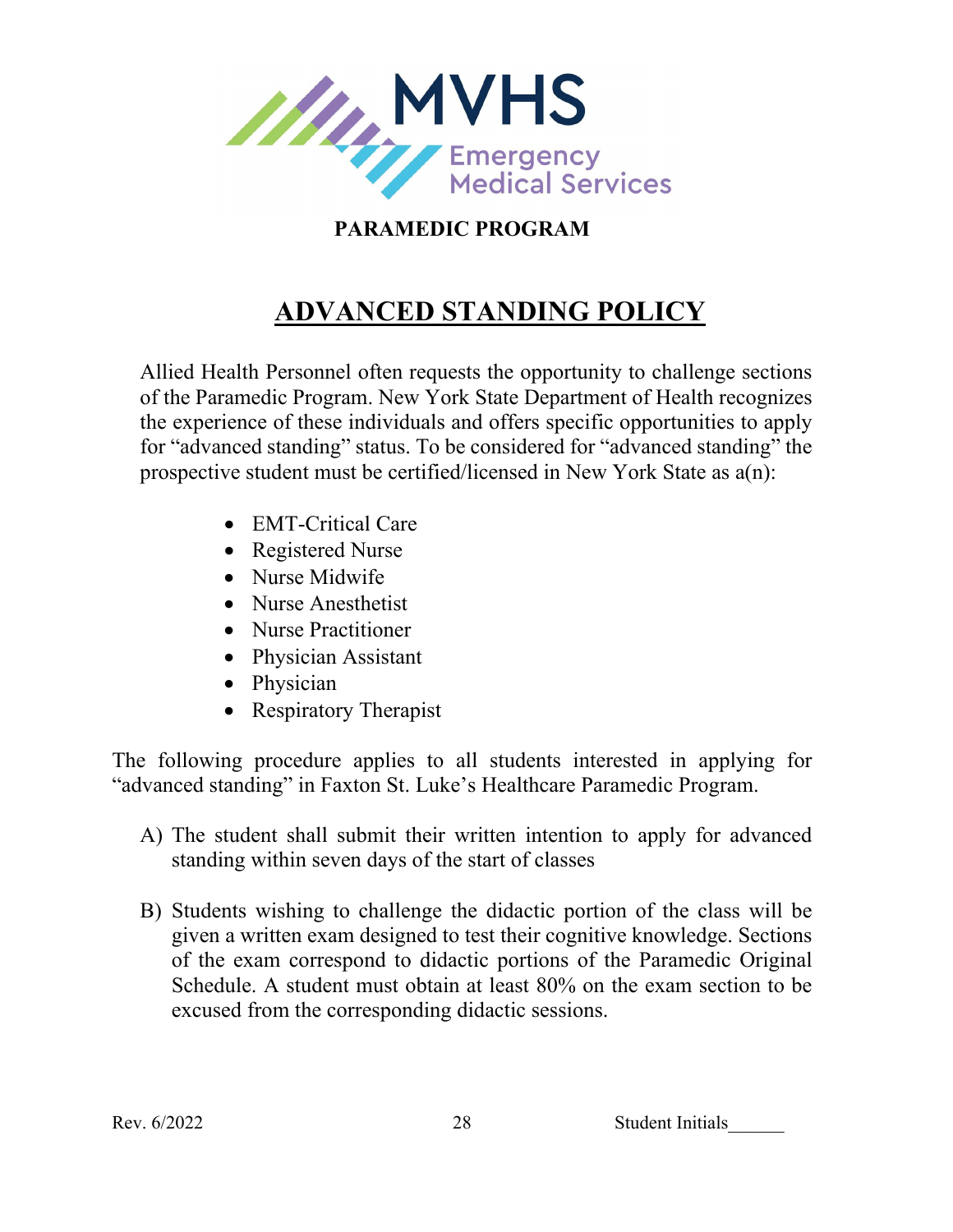

- C) Following the administration of the written exam the CIC will schedule an interview between the student and the Paramedic Subcommittee for Education. At the time of the interview, the student will supply all documents supporting their application for "advanced standing". These documents should include:
	- i. Applicable Degree, License, or Certification
	- ii. Proof of Current BLS Certification
	- iii. Proof of previously performed clinical rotations
	- iv. Any other pertinent documentation supporting the application for "advanced standing".
- D) The Paramedic Subcommittee for Education may waive all or part of the didactic, clinical, or preceptorship experience based on the results of the interview. Based on the results of the interview the student will be issued an individualized Learning Contract highlighting their mandated requirements. The Learning Contract becomes a binding agreement between the student and the Paramedic Subcommittee for Education.
- E) New York State Department of Health does not allow any student to challenge the New York State Written or Practical Final Exam.
- F) All students must maintain a current EMT-Basic Certification with an expiration date after the scheduled New York State Written Final Exam.